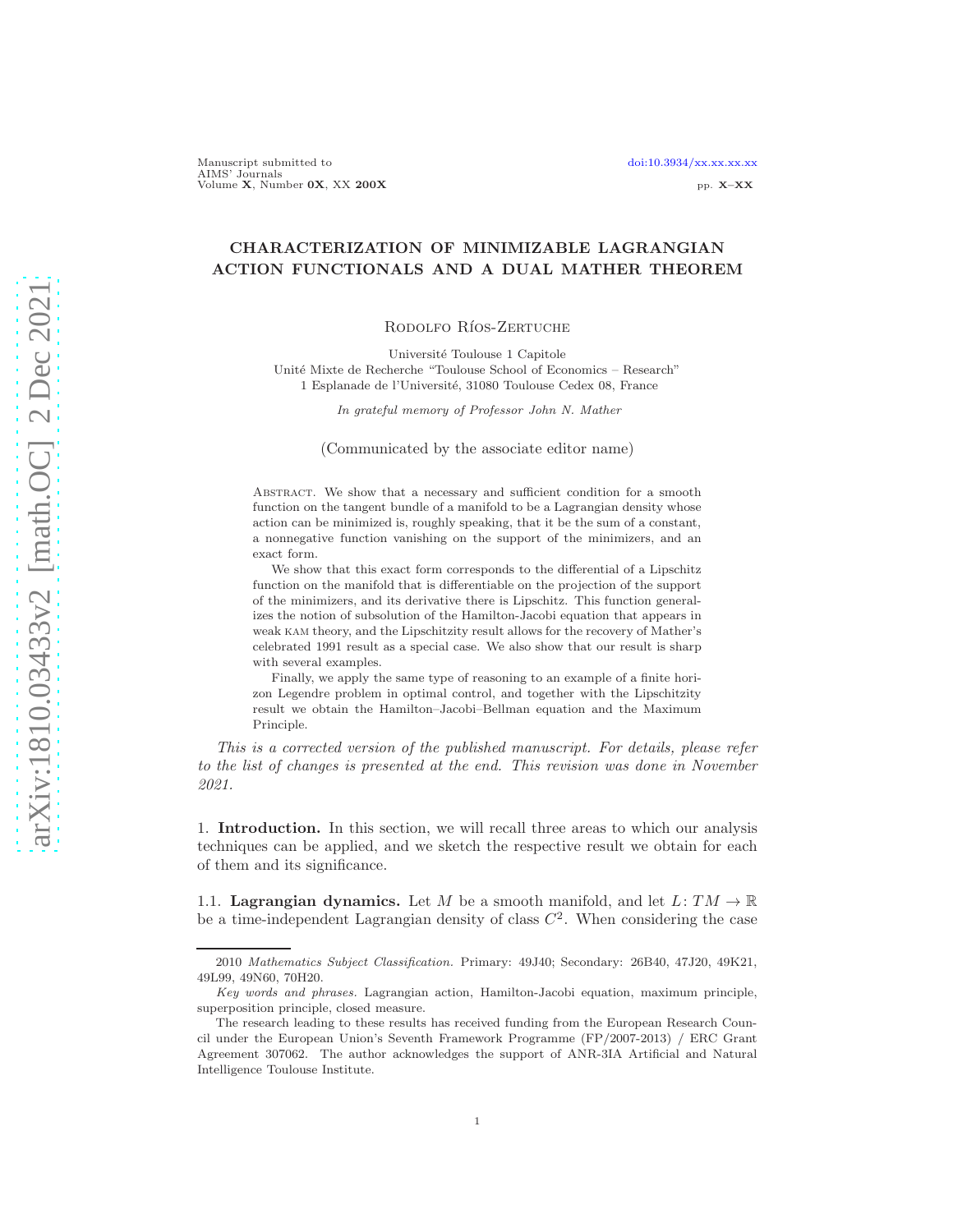in which a closed curve  $\gamma: [0, T] \to \mathbb{R}$  minimizes its action

<span id="page-1-0"></span>
$$
A_L(\gamma) = \frac{1}{T} \int_0^T L(\gamma(t), \gamma'(t)) dt,
$$
\n(1)

our main result, Theorem [2.12,](#page-7-0) reduces to the following statement.

<span id="page-1-2"></span>**Theorem 1.1** (Toy version of Theorem [2.12\)](#page-7-0). Let  $L: TM \rightarrow \mathbb{R}$  be a function of class  $C^2(TM)$ , and let  $\gamma: TM \to \mathbb{R}$  be an absolutely-continuous closed curve,  $\gamma(0) = \gamma(T)$ . Then  $\gamma$  minimizes the action  $A_L$  defined in [\(1\)](#page-1-0) if, and only if, there is a Lipschitz function  $f: M \to \mathbb{R}$  such that

<span id="page-1-5"></span>1. we have

<span id="page-1-1"></span>
$$
L \ge df + A_L(\gamma) \tag{2}
$$

wherever the differential df is defined,

- <span id="page-1-3"></span>2. f is differentiable on the image  $\gamma([0,T])$ ,
- <span id="page-1-6"></span>3. the map  $\gamma(t) \mapsto df_{\gamma(t)}$  from the image  $\gamma([0,T])$  to the cotangent bundle is Lipschitz on  $\gamma([0,T]),$
- 4. [\(2\)](#page-1-1) is actually an equality throughout the image of  $(\gamma, \gamma')$ , in other words,

$$
L(\gamma(t), \gamma'(t)) = df_{\gamma(t)}(\gamma'(t)) + A_L(\gamma), \quad t \in [0, T],
$$
\n(3)

and

<span id="page-1-4"></span>5. the momenta of  $\gamma$  coincide with the differential df, that is,

$$
\frac{\partial L}{\partial v}(\gamma(t), \gamma'(t)) = df_{\gamma(t)}, \quad t \in [0, T],
$$

where  $\partial/\partial v$  denotes differentiation in the fiberwise direction of  $T_{\gamma(t)}M$ .

In Theorem [2.12,](#page-7-0) the minimization is considered in a more general context: we allow closed measures on  $TM$  —rather than just curves— to be the candidates for minimization, and we allow them to have non-trivial boundary.

But the crux of the matter is already present in the toy version, Theorem [1.1.](#page-1-2) Those familiar with Mather's theory [\[24\]](#page-24-0) will recognize item [3](#page-1-3) as analogue to Mather's Lipschitz regularity result, except here the theorem gives regularity of the momenta  $\partial L/\partial v$ ; compare with item [5.](#page-1-4) Those familiar with Fathi–Siconolfi's weak kam theory [\[15,](#page-24-1) [17,](#page-24-2) [18\]](#page-24-3) will recognize properties in items [1](#page-1-5) and [4](#page-1-6) as meaning that  $f$  is a critical subsolution of the Hamilton-Jacobi equation. Those familiar with Mañé's theory [\[10\]](#page-24-4) will recognize the real number  $-A_L(\gamma)$  as Mañé's critical value, as in this case it coincides with  $-\inf_{\eta} A_L(\eta)$ , where the infimum is taken over all absolutely continuous closed curves  $\eta$ .

The twist here is that we do not require the function  $L$  to be either convex, superlinear, bounded from below, Tonelli, quasi-convex, or coercive; our key assumption instead is that its action is minimizable. We also do not assume that the action functional is semi-continuous, or sequentially continuous. Furthermore, we do not assume that the minimizers are invariant under the Euler–Lagrange flow, and this flow may in fact not be well defined. The minimizers may not even enjoy a graph property, that is, a single velocity vector  $v$  for each point  $x$  in their projected support  $\pi(\text{supp }\mu)$ . In particular, the minimizers need not define a foliation or a lamination on M.

Similarly, the Hamiltonian flow and the Hamiltonian itself (that is, the Legendre– Fenchel convex conjugate of  $L$ ) may not be well defined. However, we do find an energy conservation principle (Corollary [2.3\)](#page-5-0).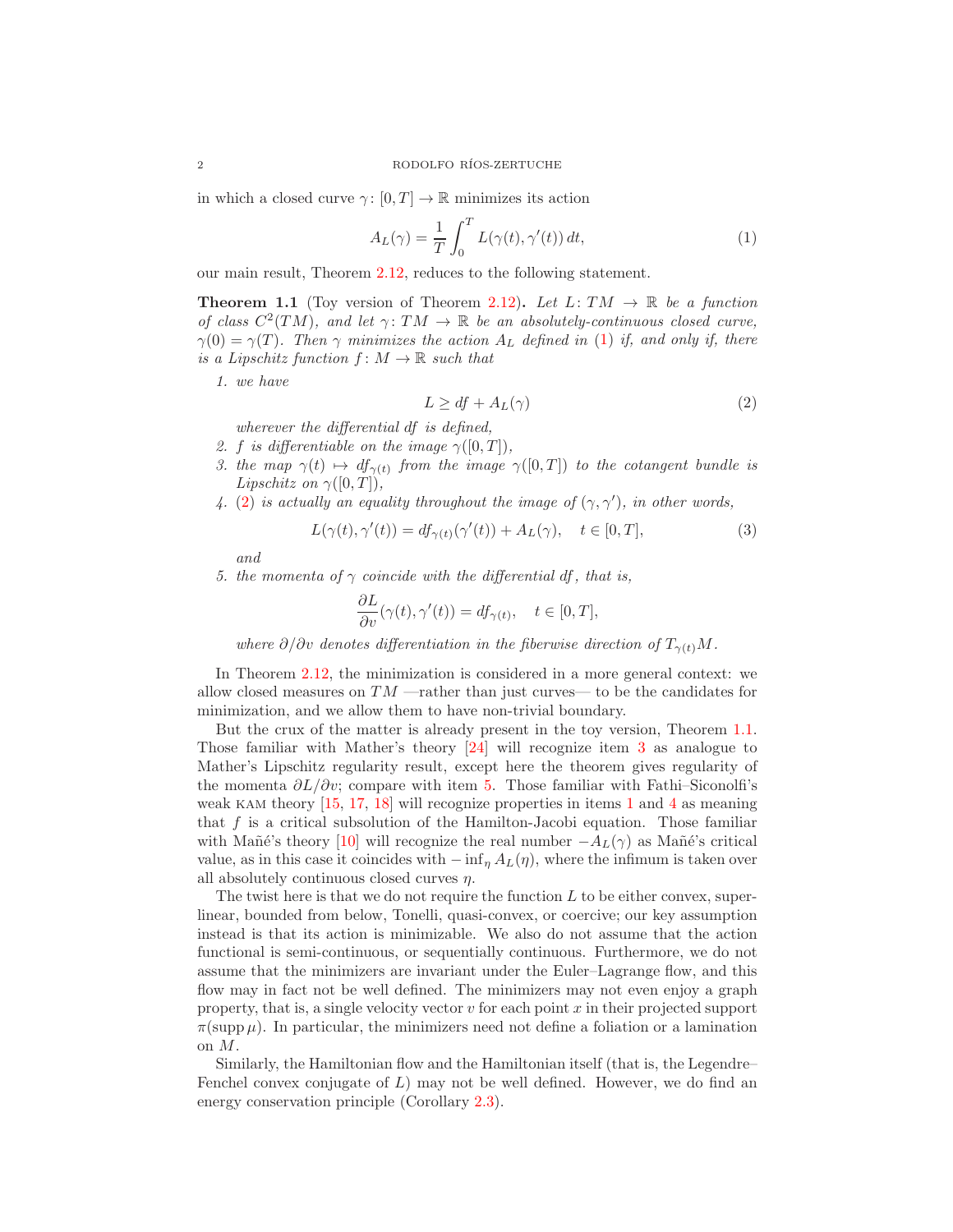Since we do not restrict the set of possible minimizers very much, the regularity part of our result does not occur on them (see Example  $1$ ) — instead, it occurs in the momenta  $\partial L/\partial v$ . This motivates the the term "dual" in the title of the paper, as Mather's original result concerned the velocities of the minimizers and the result presented here concerns the dual object, namely, their momenta  $\partial L/\partial v$ .

A version of Theorem [2.12](#page-7-0) for time-dependent Lagrangians is given in Corollary [2.22.](#page-14-0) Before that, we establish a preliminary result that requires less regularity on the Lagrangian L and gives a weaker characterization result; this is Theorem [2.2,](#page-4-0) whose version in the time-dependent setting is Corollary [2.10;](#page-7-1) their proof is the goal of Section [2.1.](#page-3-0)

In the literature, results stating that an object in the tangent bundle  $TM$  is contained in the graph of a section of the bundle, or equivalently, that it intersects each fiber at no more than one point, are known as "graph theorems"; see for example [\[24,](#page-24-0) [13,](#page-24-5) [14,](#page-24-6) [12,](#page-24-7) [10\]](#page-24-4). In contrast, our result gives a sort of "dual graph theorem" for all minimizers, in the sense that, although the support of a minimizer  $\mu$  need not be contained in the graph of a section of the tangent bundle  $TM$ , the momenta  $\partial L/\partial v$  on the support of  $\mu$  do need to be contained in a section of the cotangent bundle  $T^*M$ .

The literature is extensive for results giving sufficient conditions for the existence of minimizers, and these conditions typically come in the form of coercivity, boundedness, or super-linearity of the function  $L$ ; see for example [\[11,](#page-24-8) [19\]](#page-24-9). In this direction there is also the line of research initiated by Morrey [\[25\]](#page-24-10) related to quasiconvexity, a condition that was found to be necessary and sufficient for the weak sequential lower continuity of the action. In this paper, however, we assume the existence of the minimizers, and we do not examine the question of the continuity of the action.

We give examples of the application and sharpness of Theorem [2.12](#page-7-0) in Section [3.](#page-15-1) In particular, we show that, in the level of generality that we need to work in so as to obtain a full characterization, it is impossible to prove any regularity of the minimizers (Example [1\)](#page-15-0), and instead only the regularity of the momenta  $df = \partial L/\partial v$  can be established (which is done in Section [2.2\)](#page-7-2), and the regularity we prove is sharp (Examples [3,](#page-15-2) [4,](#page-15-3) and [5\)](#page-16-0). In particular, Bernard's result [\[5\]](#page-23-0) of existence of  $C^{1,1}$  subsolutions of the Hamilton-Jacobi equation for Tonelli Lagrangians cannot be recovered in this setting. However we are able to recover Mather's original Lipschitz regularity result (Example [2\)](#page-15-4). We also show how to use our theorem to prove some regularity of the distance function for non-strictly convex Finsler metrics (Example [7\)](#page-17-0).

A question that remains open is that of the regularity of the form df at the boundary  $\partial \mu$  of the minimizers.

1.2. Optimal mass transport. The optimal mass transport context can be formulated as follows  $\left|1, \S 7.2\right|$ : given two probability measures  $\nu_1$  and  $\nu_2$  on a manifold  $M,$  the problem is to find a measure  $\mu$  on  $TM$  whose boundary (understood as the boundary of the current on M induced by  $\mu$ ) is  $\partial \mu = \nu_2 - \nu_1$  and  $\mu$  minimizes a Lagrangian action. The measure  $\mu$  is understood to be encoding a bunch of curves that dictate how the mass of  $\nu_1$  should be moved to where the mass of  $\nu_2$  is, and the integrand is usually the arclength of those curves encoded by  $\mu$ , so that the overall interpretation is that one is finding the way to move  $\nu_1$  into  $\nu_2$  with the least possible effort.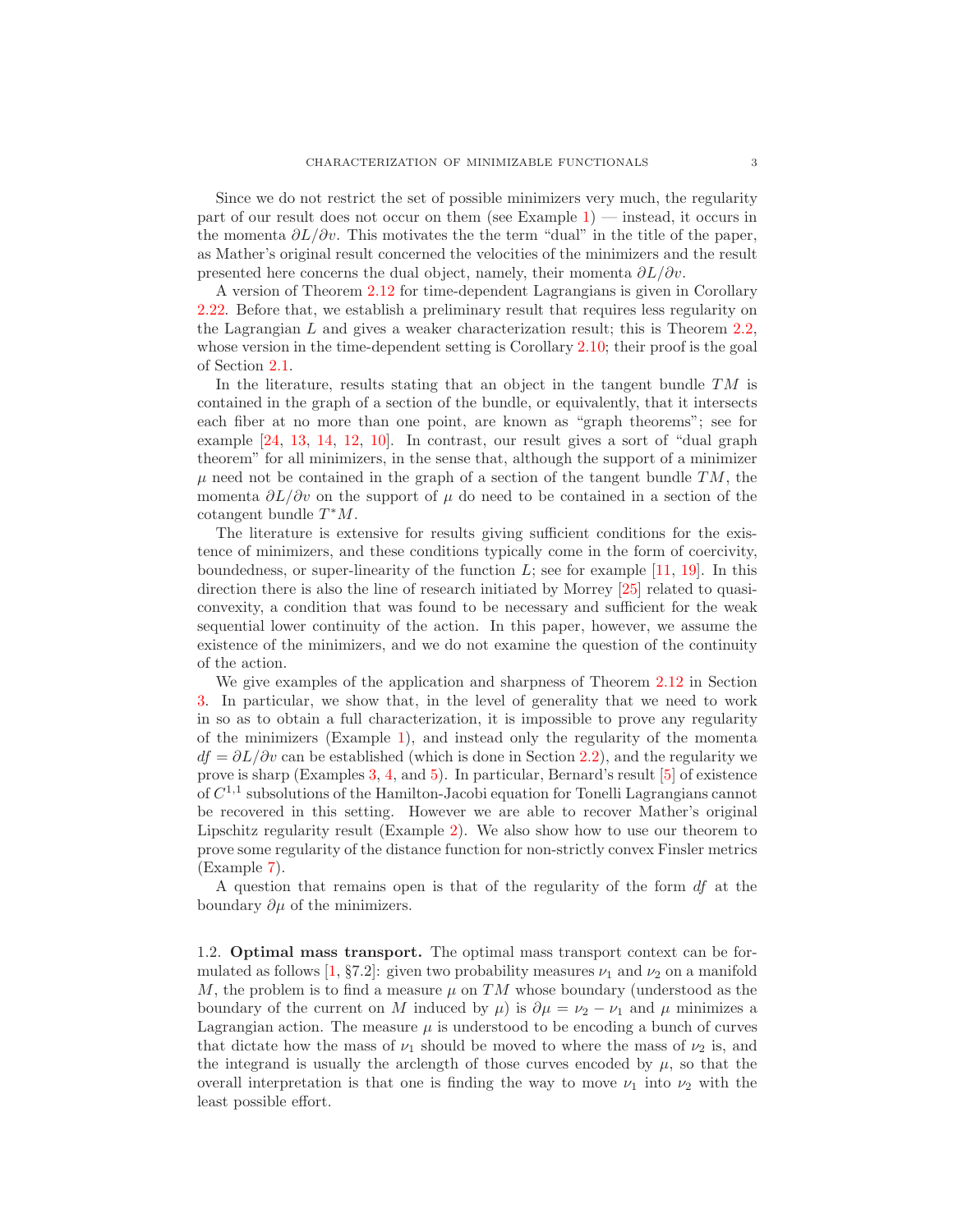The Young Superposition Principle (Example [6\)](#page-16-1) is the statement that a measure  $\mu$  with boundary  $\partial \mu = \nu_2 - \nu_1$  is a convex combination of generalized curves delineating trajectories that join  $\nu_1$  and  $\nu_2$ , so that the description above is meaningful.

There are a few formulations of the optimal mass transport problem, according to the properties of the Lagrangian function  $L$  involved in the action.

For the case in which the Lagrangian  $L$  is a  $C<sup>2</sup>$  function throughout the tangent bundle, our results in Theorem [2.12](#page-7-0) and Corollary [2.22](#page-14-0) characterize the Lagrangians for which this problem can be considered meaningfully, draw a relation with the corresponding Hamilton–Jacobi equation, and give a priori  $C^{1,1}$ -regularity on the projected support of  $\mu$  for the subsolutions of that equation that govern the properties of  $\mu$ ; cf. [\[1,](#page-23-1) Theorem 6.2.7]. Our results also generalize the Lipschitz regularity result obtained by Bernard–Buffoni [\[8\]](#page-24-11), where the authors rely on assumptions of convexity, super-linearity, and completeness of the geodesic flow, which are not necessary in our version.

Another formulation of the optimal transport problem involves Lagrangian densities L that fail to be  $C^2$  at the origin, but instead are positively homogeneous of degree 1, namely,  $L(x, \lambda v) = \lambda L(x, v)$  for all  $\lambda > 0$ ,  $(x, v) \in TM$ , such as is the case for Finsler metrics. In this case, Lipschitz regularity results were also obtained by Bernard–Buffoni [\[7\]](#page-23-2) and other authors mentioned in their work, and our results in Example [8](#page-17-1) generalize those, as we manage to avoid the convexity assumption. Also in that example, in the case in which  $L$  is the distance associated to a Riemannian metric, we recover the result [\[1\]](#page-23-1) that the transport is done along a gradient flow.

1.3. Optimal control. We also apply the same line of reasoning developed for Theorem [2.12](#page-7-0) to analyze an optimal control problem in Section [4,](#page-18-0) and we are able to give a coarse characterization of minimizable integrands in Theorem [4.2](#page-19-0) akin to the one developed in Section [2.1,](#page-3-0) as well as a result, Theorem [4.3,](#page-20-0) that gives sufficient conditions to obtain Lipschitz regularity of the momenta. We explain in Remark [4.4](#page-22-0) the close connection with the Hamilton–Jacobi–Bellman equation satisfied by the value function and the Maximum Principle.

1.4. Other remarks. The author's view is that this paper is about the importance of the holonomy constraint  $\partial \mu = c$  (see Definition [2.1\)](#page-4-1), from whose exploitation stem most of the results that we obtain here. A recurrent motif is that whenever we minimize within a set of measures that vanish for a certain class of functions (exact forms in our case), the minimizable functionals correspond to functions that are nonnegative up to a addition of function in that class. What is interesting then is how the seemingly innocent assumption of minimizability in a set that satisfies  $\partial \mu = c$  implies already some regularity as well as familiar concepts like energy conservation, the existence of calibrations, the maximum principle in optimal control, and the ubiquity of the Hamilton–Jacobi equation, among others.

The results of this paper have been applied to the characterization of deformations of closed measures in [\[27\]](#page-24-12).

# <span id="page-3-1"></span>2. Characterization of minimizable action functionals.

### <span id="page-3-0"></span>2.1. Coarse characterization.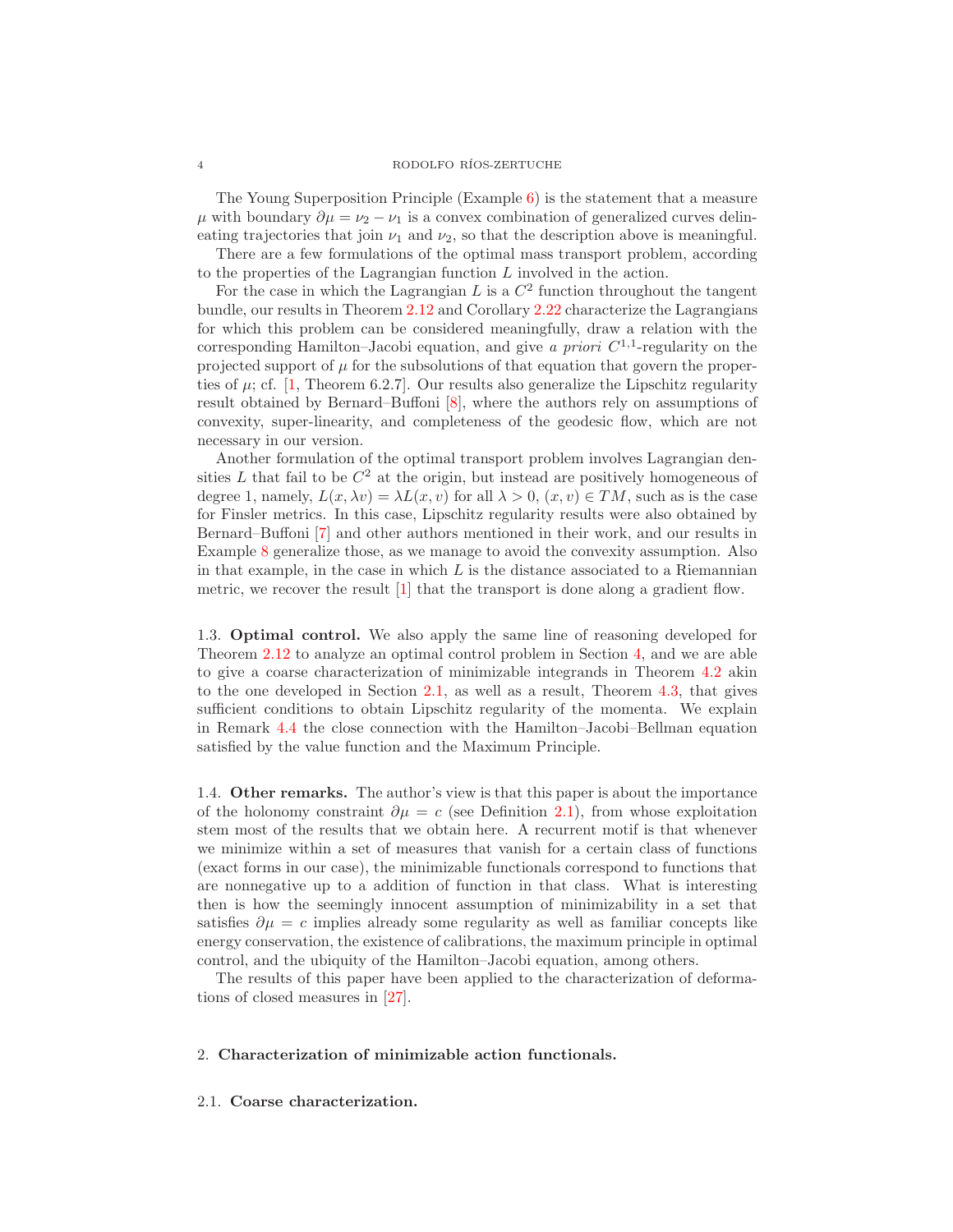2.1.1. Time-independent setting. Let  $d$  be a positive integer, and let  $M$  be a  $d$ dimensional, second-countable, smooth manifold. Denote by  $TM$  its tangent bundle, with fibers  $T_xM \cong \mathbb{R}^d$  at each point x in M.

On a manifold X, let  $C^{\infty}(X)$  denote the set of smooth functions on X with the topology induced by the seminorms  $|\cdot|_{K,k}$  associated to each compact subset K of  $X$  and to each positive integer  $k$ , and given by

<span id="page-4-2"></span>
$$
|f|_{K,k} = \sum_{|I| \le k} \sup_{x \in K} |\partial^I f(x)|.
$$
 (4)

<span id="page-4-1"></span>**Definition 2.1.** A *(compactly-supported) normal 0-current* is a continuous realvalued functional  $C^{\infty}(M) \to \mathbb{R}$  given by a signed, Radon, compactly-supported measure on M.

Given a compactly-supported, Radon measure  $\mu$  on TM, the *boundary* 

$$
\partial \mu \colon C^1(M) \to \mathbb{R}
$$

of  $\mu$  is defined by

$$
\langle \partial \mu, f \rangle = \int_{TM} df \, d\mu, \quad f \in C^1(M).
$$

A measure  $\mu$  is *closed* if  $\partial \mu = 0$ . It can be checked that, if M is connected, a normal 0-current c is a boundary if, and only if,  $\langle c, 1 \rangle = 0$ .

For a fixed normal 0-current c, let  $\mathcal{H}(c)$  be the set of compactly-supported, positive, Radon measures  $\mu$  with  $\partial \mu = c$ ; in the special case  $c = 0$ , we additionally require the elements of  $\mathcal{H}(0)$  to be probability measures.

Let E be a complete, sequential, locally-convex topological vector space of Borel measurable functions on TM that contains  $C^{\infty}(TM)$  as a subset. We will assume that  $\mathcal{H}(c) \subset E^*$  and that the topology of  $C^{\infty}(TM)$  described above is finer than the one this space inherits from  $E$ , so that every open set in the inherited topology is an open set in the topology described above. This assumption implies that every continuous linear functional  $\vartheta \in E^*$  defines a compactly-supported distribution when restricted to  $C^{\infty}(TM)$ .

To give some examples, E could be a space of  $C^{\ell}$  functions on TM with  $\ell \in [0,\infty]$ and the topology induced by the seminorms [\(4\)](#page-4-2) for  $k \leq \ell$ . For the verification of their adequacy, it may be useful to recall that it is enough for a topological vector space to be normed, metric, or first-countable in order for it to be sequential.

### <span id="page-4-0"></span>**Theorem 2.2.** Let c be a normal 0-current on  $M$  that is a boundary.

If L is an element of E such that the action functional  $\nu \mapsto \int_{TM} L \, d\nu$  reaches its minimum within  $\mathcal{H}(c)$  at some point  $\mu$ , then there exist functions  $f_1, f_2, \ldots$  in  $C^{\infty}(M)$ , nonnegative functions  $g_1, g_2, \ldots$  in E such that

$$
\lim_{i \to +\infty} \int_{TM} g_i \, d\mu = 0,
$$

and

$$
L = \begin{cases} \int_{TM} L d\mu + \lim_{i \to +\infty} (df_i + g_i), & c = 0, \\ \lim_{i \to +\infty} (df_i + g_i), & c \neq 0, \end{cases}
$$

where the limits are taken in E. In particular, if  $c \neq 0$ ,

$$
\int L d\mu = \lim_i \langle c, f_i \rangle.
$$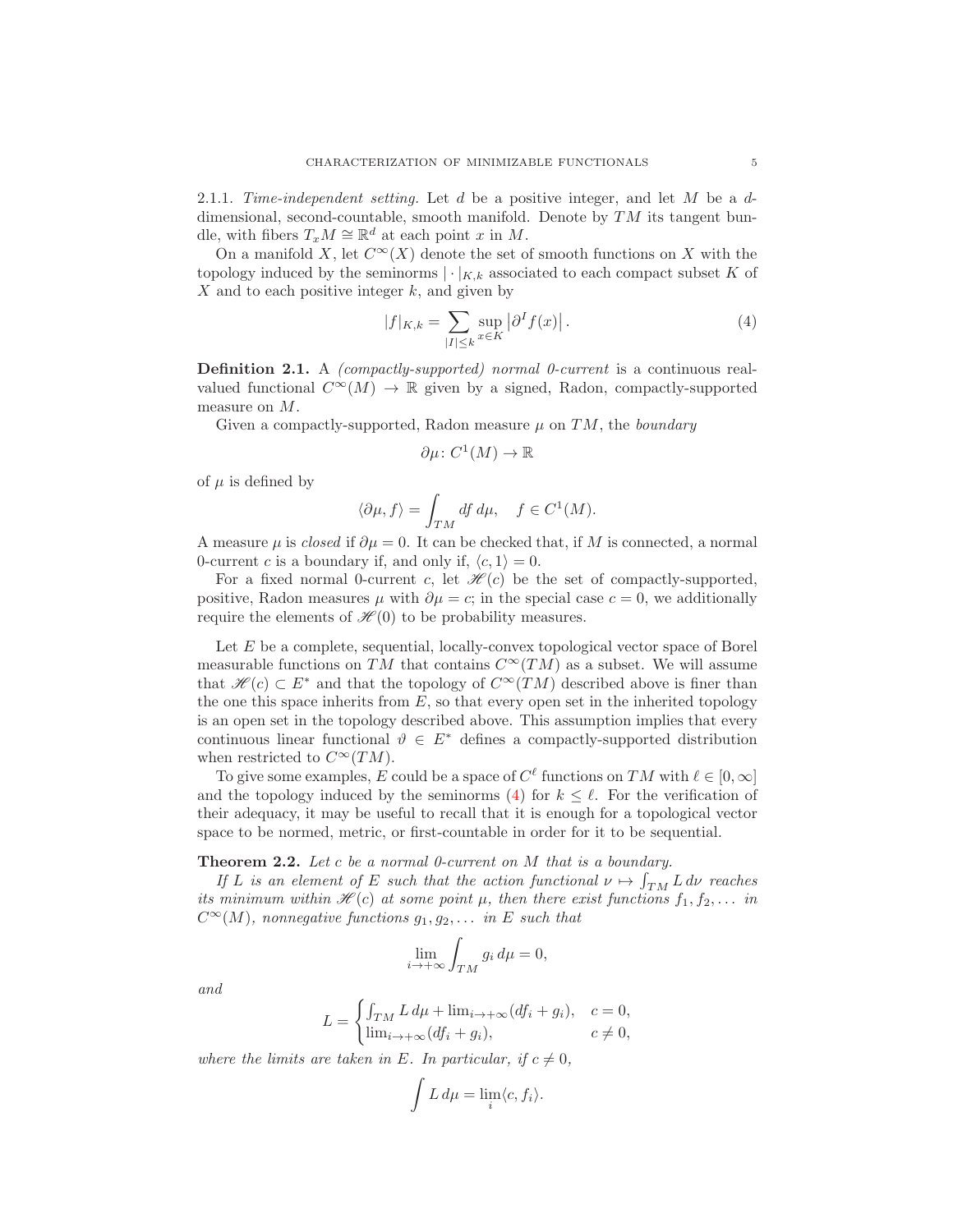Conversely, if L has this structure, its action reaches its minimum within  $\mathcal{H}(c)$  at  $\mu$ .

We immediately have the following consequence of the fact that  $\int g_i d\mu \to 0$ .

<span id="page-5-0"></span>**Corollary 2.3** (Energy conservation). Let L be an element of E and assume that the action functional of L reaches its minimum within  $\mathcal{H}(c)$  at a minimizer  $\mu$ . Define the Hamiltonian associated to L to be the function on  $T^*M$  given by

$$
H(x, u) = \sup_{v \in T_x M} u_x(v) - L(x, v) \quad \text{for} \quad x \in M, u \in T_x^*M.
$$

Then the value of H is constant throughout  $\mu$ -almost all the support of  $\mu$  and equals

$$
H(x, u) = \begin{cases} -\int L \, d\mu, & c = 0, \\ 0, & c \neq 0, \end{cases} u = \frac{\partial L}{\partial v}(x, v), (x, v) \in \text{supp } \mu.
$$

Remark 2.4 (Terminology). The statement of Corollary [2.3](#page-5-0) is known as an Energy Conservation Principle because of historical reasons, which we now sketch. The quantity  $H$  is known as the *Hamiltonian energy*. If we add a time coordinate (of which  $L$  remains independent) and situate ourselves in the time dependent setting (see Section [2.1.2\)](#page-6-0), then the minimizing measure  $\mu$  satisfies [\[6,](#page-23-3) Lemma 16], in the sense of distributions, a continuity equation of the form

$$
\partial_t \mu + \operatorname{div}(V\mu) = 0,
$$

where  $V: TM \times \mathbb{R} \to TM$  is the average velocity on each fiber  $T_xM \times \{t\}$ , which allows one to interpret  $\mu$  as flowing along the vector field V. A particular consequence of the corollary is that the quantity  $H$  remains constant for almost all times  $t$ , and this gives meaning to the word "conservation" in the present context. (Theorem [2.12](#page-7-0) will show that, with slightly stronger assumptions on  $L$ ,  $H$  in fact is constant for all  $t$ .)

For the proof of Theorem [2.2,](#page-4-0) we will need the following lemma.

<span id="page-5-1"></span>**Lemma 2.5.** In the setting of Theorem  $2.2$ , let

- $Q = \{l : E^* \to \mathbb{R} \mid l \text{ is affine and continuous, its linear part is induced by }\}$ evaluation at an element of E, and  $\ell(\mu) \geq 0$  for all  $\mu \in \mathcal{H}(c)$ ,
- $R = \{ \ell : E^* \to \mathbb{R} \mid \ell(\xi) = \xi(df + g) \langle c, f \rangle, f \in C^{\infty}(M), g \in E, g \ge 0 \}.$

Then we have  $Q = \overline{R}$  in  $E \oplus \mathbb{R} \subseteq E^{**} \oplus \mathbb{R}$ .

For the proof of Lemma [2.5,](#page-5-1) we recall

**Definition 2.6.** Let  $V$  be a locally-convex topological vector space with topological dual  $V^*$ . For a set  $A \subseteq V$ , the *dual*  $A' \subseteq V^*$  is the set consisting of all affine functionals  $\theta \in V^* \oplus \mathbb{R}$  such that  $\theta(v) \geq 0$  for all  $v \in A$ .

<span id="page-5-2"></span>Remark 2.7. It is an easy consequence of the Hahn–Banach Separation Theorem that if X and Y are two convex cones in a locally-convex topological vector space V and  $X' = Y'$ , then their closures coincide,  $\overline{X} = \overline{Y}$ .

*Proof of Lemma [2.5.](#page-5-1)* We will show that  $Q' = R'$  in  $E^* \oplus \mathbb{R}$ ; in fact, these dual sets coincide with  $\mathbb{R}_{\geq 0}\mathcal{H}(0)$  when  $c = 0$  and with  $\mathcal{H}(c)$  when  $c \neq 0$ .

To see why, note first that the set of linear functionals  $\ell_q(\xi) = \xi(q)$  induced by nonnegative elements  $g \in C^{\infty}(TM)$ ,  $g \ge 0$ , is a subset of both Q and R. So if  $\xi \in Q'$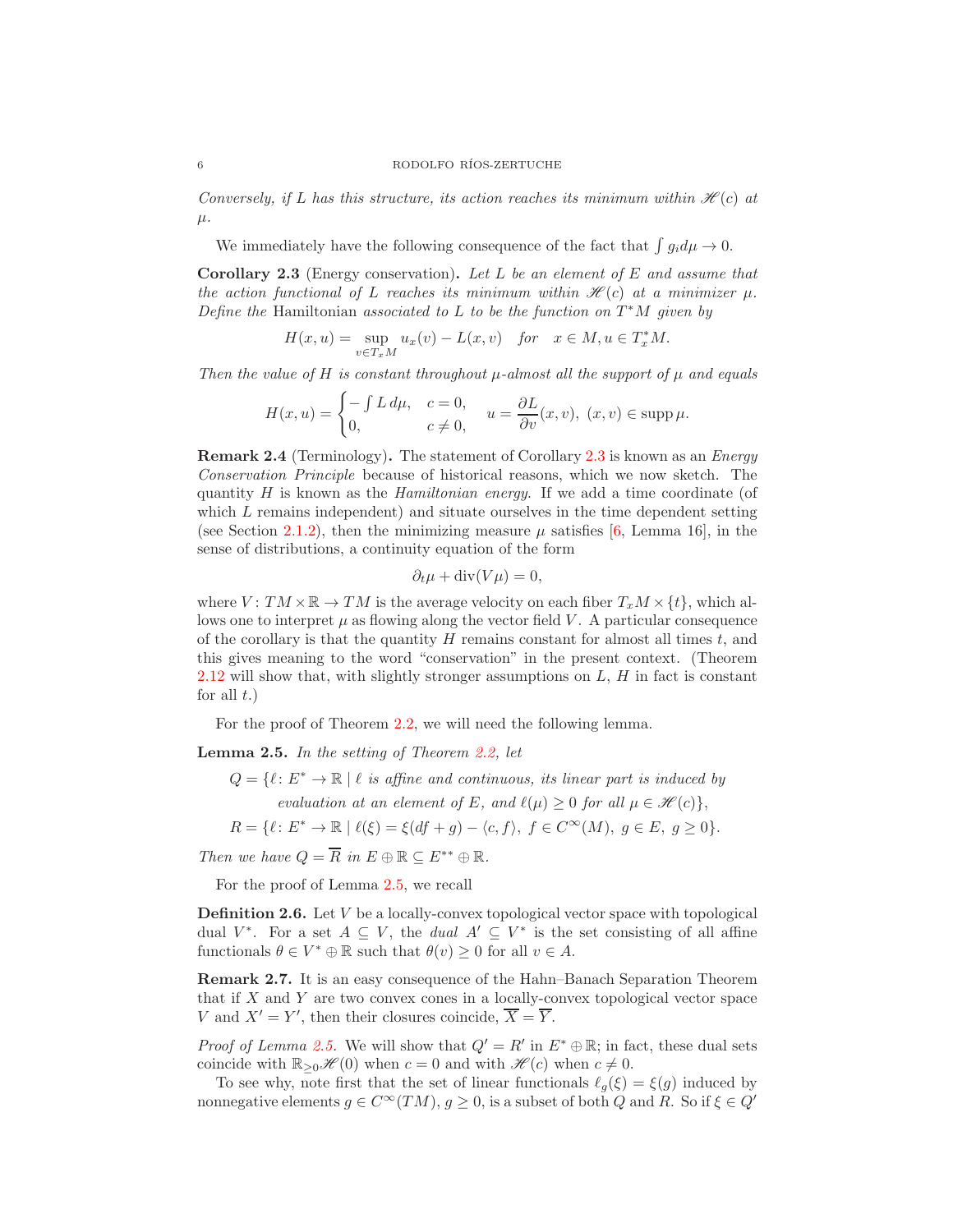or  $\xi \in R'$ , necessarily  $\ell_g(\xi) \geq 0$  for all g, and by [\[23,](#page-24-13) §6.22]  $\xi$  can be represented as integration over a compactly supported, nonnegative, Radon measure.

Also, if  $f \in C^{\infty}(M)$ , then the affine functional

$$
\ell_f(\xi) = \xi(df) - \langle c, f \rangle
$$

belongs to both  $Q$  and  $R$ , so it is nonnegative throughout  $Q'$  and  $R'$ . But this is also true if we replace f by  $-f$ , so we also have  $0 \leq \ell_{-f}(\xi) = -\ell_{f}(\xi)$  for all  $\xi \in Q' \cup R'$ . We conclude that

$$
0 = \ell_f(\xi) = \xi(df) - \langle c, f \rangle = \partial \xi(f) - \langle c, f \rangle, \quad \xi \in Q' \cup R'.
$$

This shows that  $\xi$  is contained in  $\mathbb{R}_{\geq 0}\mathscr{H}(0)$  if  $c = 0$  or in  $\mathscr{H}(c)$  if  $c \neq 0$ .

 $\Box$ 

*Proof of Theorem [2.2.](#page-4-0)* Take a function  $L \in E$  that satisfies

$$
\int L d\mu \le \int L d\nu \quad \text{for all} \quad \nu \in \mathcal{H}(c),
$$

and consider the affine functional on  $E^*$  given by

$$
\ell(\xi) = \langle \xi, L \rangle - \int L \, d\mu.
$$

Then  $\ell$  satisfies

$$
0 = \ell(\mu) \le \ell(\nu) \quad \text{for all} \quad \nu \in \mathcal{H}(c).
$$

Thus  $\ell$  belongs to the set Q in the statement of Lemma [2.5.](#page-5-1) It follows that  $\ell$  also belongs to  $\overline{R}$ . Since E is sequential, the topological closure equals the sequential closure, so there exists a sequence of functionals  $\ell_i \in R$  of the form

$$
\ell_i(\xi) = \xi(df_i + g_i) - \langle c, f_i \rangle, \quad i = 1, 2, \dots,
$$

converging to  $\ell_i \to \ell$  and such that  $f_i \in C^{\infty}(M)$ ,  $g_i \in E$ ,  $g_i \geq 0$ .

Comparing the linear and constant parts of  $\ell$  and  $\ell_i$ , we conclude that  $\int L d\mu =$  $\lim_{i}\langle c, f_{i}\rangle$  if  $c \neq 0$ .

We also have that

$$
0 = \ell(\mu) = \lim_{i} \ell_i(\mu) = \lim_{i} \int g_i d\mu
$$

since  $\int df_i d\mu = \langle c, f_i \rangle$  by definition.

### <span id="page-6-0"></span>2.1.2. Time-dependent setting.

<span id="page-6-1"></span>Definition 2.8. When talking about the time-dependent setting, we will refer to the situation in which M is of the form  $N \times P$ , where N is a smooth  $(d-1)$ dimensional manifold and  $P$  is a connected, 1-dimensional, smooth manifold that plays the role of time. We fix a parameterization  $t: I \subseteq \mathbb{R} \to P$ , and we use it to distinguish, at each point  $p \in P$ , the vector  $\mathbf{1} \in T_pP$  such that  $dt_p \mathbf{1} = 1$ . We will denote by  $\mathcal{H}_1(c) \subset \mathcal{H}(c)$  the set of elements of  $\mathcal{H}(c)$  that are supported within the set  $TN \times P \times \{1\} \subset TM$ , which we will identify with  $TN \times P$ .

**Remark 2.9.** We interpret measures  $\mu$  in  $\mathcal{H}_1(c)$  as advancing in the time direction with "velocity"  $\mathbf{1} \in T_p P \cong \mathbb{R}, p \in P$ , which roughly means that time itself always moves a the same speed.

$$
\Box
$$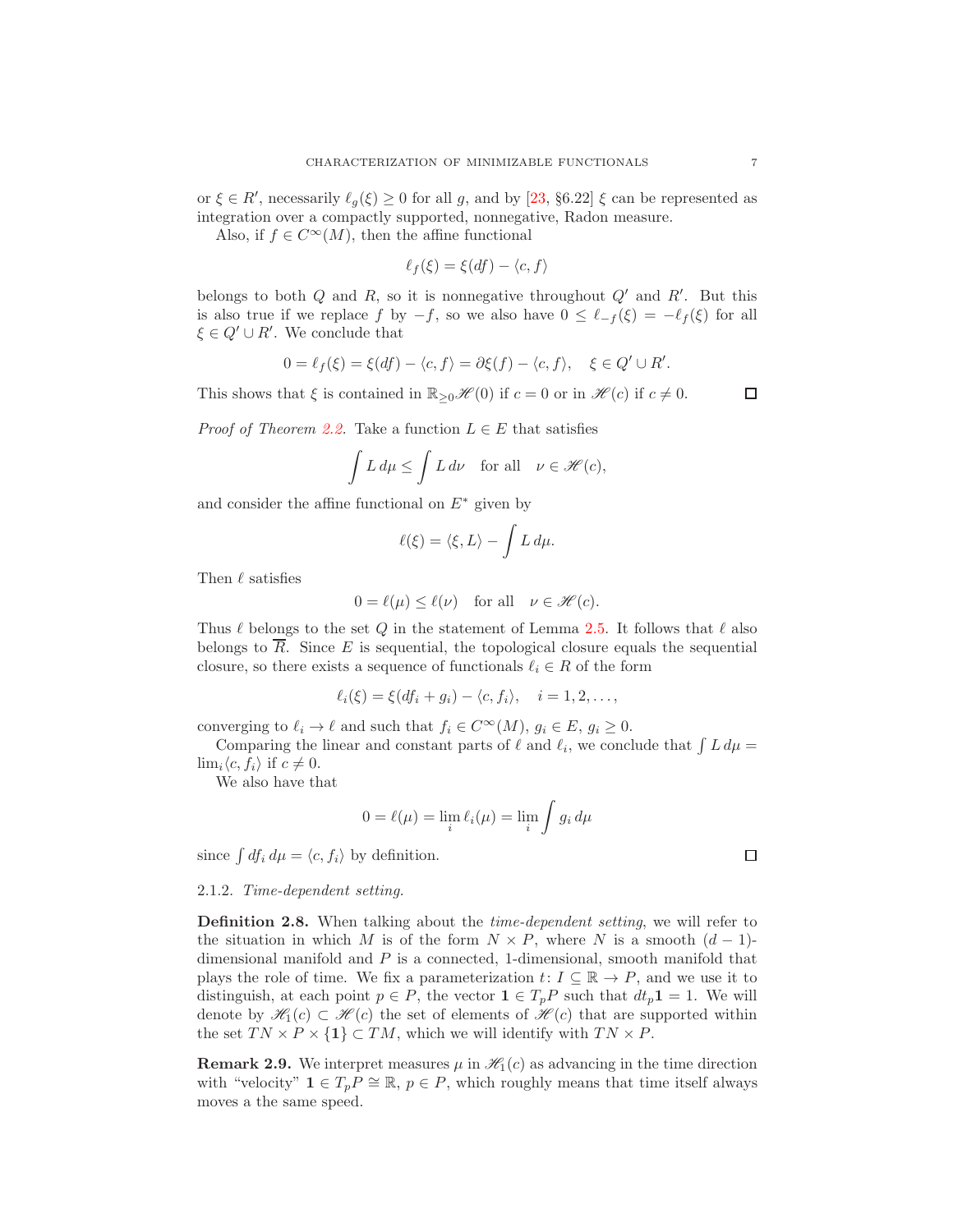Let E be a complete, sequential, locally-convex topological vector space of Borel measurable functions on  $TN \times P$  that contains  $C^{\infty}(TN \times P)$ , such that  $\mathscr{H}_1(c) \subset E^*$ , and such that the topology inherited by  $C^{\infty}(TN \times P)$  from E is finer than the topology induced by the seminorms [\(4\)](#page-4-2). For example, E could be  $C^{\ell}(TN \times P)$  for  $\ell \in [0,\infty]$  with the topology induced by the seminorms [\(4\)](#page-4-2) for  $k \leq \ell$ .

It is straightforward to adapt the reasoning that gives Theorem [2.2](#page-4-0) in order to obtain

<span id="page-7-1"></span>**Corollary 2.10.** Let  $N \times P$  be a manifold that is the product of  $C^{\infty}$  manifolds N and P, with P playing the role of time,  $\dim P = 1$ , so that we are in the timedependent setting. Let c be a normal 0-current on  $N \times P$  such that  $\mathscr{H}_1(c)$  is not empty. Assume that L is an element of E such that  $\nu \mapsto \int_{T N \times P} L d\nu$  reaches its minimum within  $\mathcal{H}_1(c)$  at some point  $\mu$ . Then there exist functions  $f_1, f_2, \ldots$  in  $C^{\infty}(N \times P)$ , nonnegative functions  $g_1, g_2, \ldots$  in E such that

$$
\lim_{i \to +\infty} \int_{TM} g_i \, d\mu = 0,
$$

and

$$
L = \lim_{i \to +\infty} (d_{TN} f_i + \frac{\partial f_i}{\partial t} + g_i),
$$

where the limit is taken in E, and  $d_{TN} f_i : TN \times P \to \mathbb{R}$  indicates the exterior derivative of the restriction of  $f_i$  to  $TN \times \{t_0\}$  for the corresponding point  $t_0 \in P$ .

Conversely, if L has this structure, its action reaches its minimum within  $\mathcal{H}_1(c)$ at  $\mu$ .

This follows from Theorem [2.2](#page-4-0) taking  $M = N \times P$ . Note that  $\partial f_i / \partial t$  is constant on each fiber  $T_xN$ .

Although a version of the energy conservation result, Corollary [2.3,](#page-5-0) holds in the time-dependent setting, it is not very transparent because it involves the lesstangible  $\partial f_i/\partial t$ .

# <span id="page-7-2"></span>2.2. Lipschitz regularity.

#### 2.2.1. Time-independent setting.

**Definition 2.11.** Let x be a point in an open set  $U \subseteq M$ . The form  $\theta \in T_x^*M$  is a Clarke differential of  $f: U \to \mathbb{R}$  at x if it is in the convex hull of the accumulation points of the values of  $df_y$  as  $x \to y$ . A section  $\alpha: U \to T^*U$  is a *Clarke differential* of  $f: U \to \mathbb{R}$  if it is a Clarke differential at every point of U.

Denote by  $\pi \colon TM \to M$  the fiberwise projection.

<span id="page-7-0"></span>**Theorem 2.12.** Let c be a normal 0-current on  $M$  that is a boundary, so that the space  $\mathcal{H}(c)$  from Definition [2.1](#page-4-1) is nonempty. Let L be an element of  $C^2(TM)$ such that the action functional  $\nu \mapsto \int_{TM} L \, d\nu$  reaches its minimum within  $\mathscr{H}(c)$  at some point  $\mu$ . Let U be an open subset of M with compact closure and such that  $\pi(\text{supp }\mu) \subset U$ . Then there exist a Lipschitz function  $f: U \to \mathbb{R}$ , a nonnegative function g:  $TU \to \mathbb{R}_{\geq 0}$ , and a bounded (possibly discontinuous) section  $\alpha: U \to$ T <sup>∗</sup>U such that:

<span id="page-7-3"></span>1.  $\alpha$  is a Clarke differential of f (coinciding with  $\alpha = df$  wherever f is differentiable);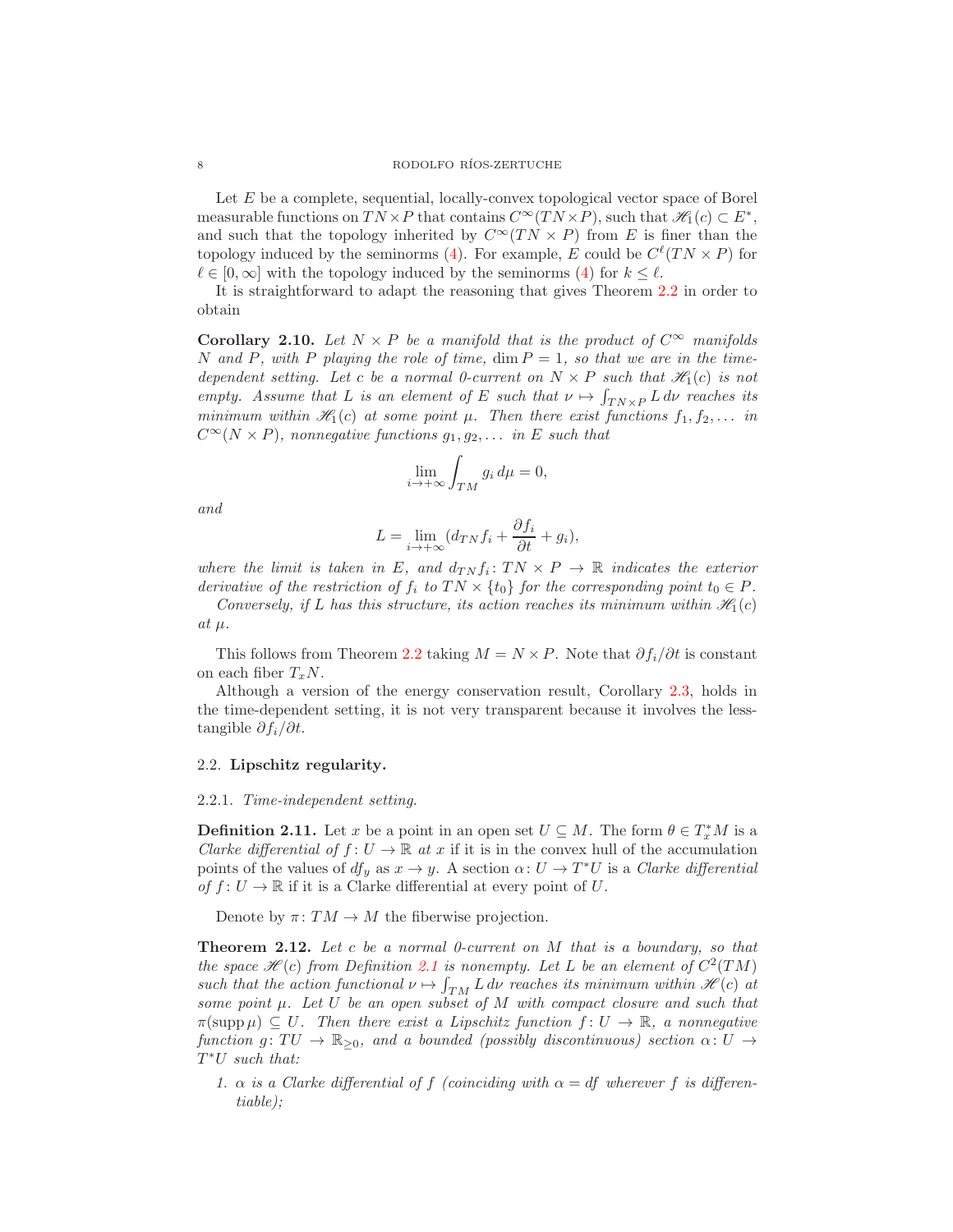<span id="page-8-2"></span>2. throughout  $TU$ , we have

$$
L = \begin{cases} \int_{TM} L d\mu + \alpha + g, & c = 0, \\ \alpha + g & c \neq 0, \end{cases}
$$

which in particular means that

$$
L = \begin{cases} \int_{TM} L \, d\mu + df + g, & c = 0, \\ df + g & c \neq 0, \end{cases}
$$

wherever f is differentiable;

<span id="page-8-0"></span>3. f is differentiable on  $\pi(\text{supp }\mu) \setminus \text{supp } c$  and, for  $(x_0, v_0) \in \text{supp }\mu$  with  $x_0 \notin$ supp  $c$ , we have

$$
df_{x_0} = \frac{\partial L}{\partial v}(x_0, v_0);
$$

<span id="page-8-1"></span>4. for every open neighborhood  $Y \subset U$  of supp c, there is a constant  $C_Y > 0$  such that the map  $x \mapsto df_x$  is  $C_Y$ -Lipschitz throughout  $\pi(\text{supp }\mu) \cap U \setminus Y$ ;

<span id="page-8-3"></span>5.  $g \equiv 0$  throughout supp  $\mu$ .

Conversely, if L has this structure, its action reaches its minimum within  $\mathcal{H}(c)$  at  $\mu$ .

Remark 2.13. In items [3](#page-8-0) and [4](#page-8-1) we work away from the support of c for simplicity. Our proof shows however that the Lipschitzity should hold on all points  $x \in \pi(\text{supp }\mu)$  for which there exist absolutely continuous  $\gamma : [-\varepsilon, \varepsilon] \to M$  with  $\varepsilon > 0$ ,  $\gamma(0) = x$ , and  $\gamma'(t) \subseteq \text{conv}(\text{supp }\mu \cap T_{\gamma(t)}M)$  for almost every  $t \in [-\varepsilon, \varepsilon]$ .

*Proof.* By replacing L with  $L - \int L d\mu$ , we may assume that  $\int L d\mu = 0$ . By Theorem [2.2,](#page-4-0) there are functions  $f_1, f_2, \ldots$  in  $C^{\infty}(M)$  and  $g_1, g_2, \ldots$  in  $C^2(TM)$  such that

$$
L = \lim_{i \to +\infty} g_i + df_i
$$

in  $C^2(TM)$  with the topology induced by the seminorms [\(4\)](#page-4-2) with  $k \leq 2$ ,  $g_i \geq 0$ ,  $\lim_{i\to\infty}\langle c, f_i\rangle = 0$ , and  $\lim_{i\to\infty}\int g_i d\mu = 0$ . We may additionally assume that  $f_1, f_2, \ldots$  are uniformly bounded on  $\overline{U}$ .

Since both  $f_i$  and  $df_i$  are uniformly bounded on the compact set  $\overline{U}$ , by an application of Arzel`a-Ascoli, perhaps passing to a subsequence, we may assume that the sequence  $\{f_i\}_i$  converges on  $C^0(\overline{U})$  to a Lipschitz function  $f: U \to M$ . By Rademacher's theorem,  $f$  is differentiable almost everywhere on  $U$ . Since all  $df_i$ satisfy  $df_i \leq L_i$  and  $L_i \to L$ , it can be checked that  $df \leq L$ , wherever df is defined.

We let  $\alpha$  be a Clarke differential of f on U; since  $df \leq L$  wherever it is defined, by continuity of L we know that it is possible to choose  $\alpha$  so that  $\alpha \leq L$ . We set  $g = L - \alpha \geq 0$  on TU. With these definitions, we have that items [1](#page-7-3) and [2](#page-8-2) hold. Similarly, since

$$
\int g d\mu = \lim_{i} \int g_i d\mu = 0
$$

and  $g \geq 0$ , it follows that  $g = 0$   $\mu$ -almost everywhere. It will follow from the continuity of df on supp  $\mu$  (a consequence of item [4\)](#page-8-1) that g actually vanishes throughout supp  $\mu$ , as stated in item [5.](#page-8-3)

It remains to show that items [3](#page-8-0) and [4](#page-8-1) are true. We will prove these items for each open subset  $V$  of  $U$  that does not intersect supp  $c$  and is diffeomorphic to the open ball in  $\mathbb{R}^d$ , and the result will follow from the compactness of supp  $\mu$ . We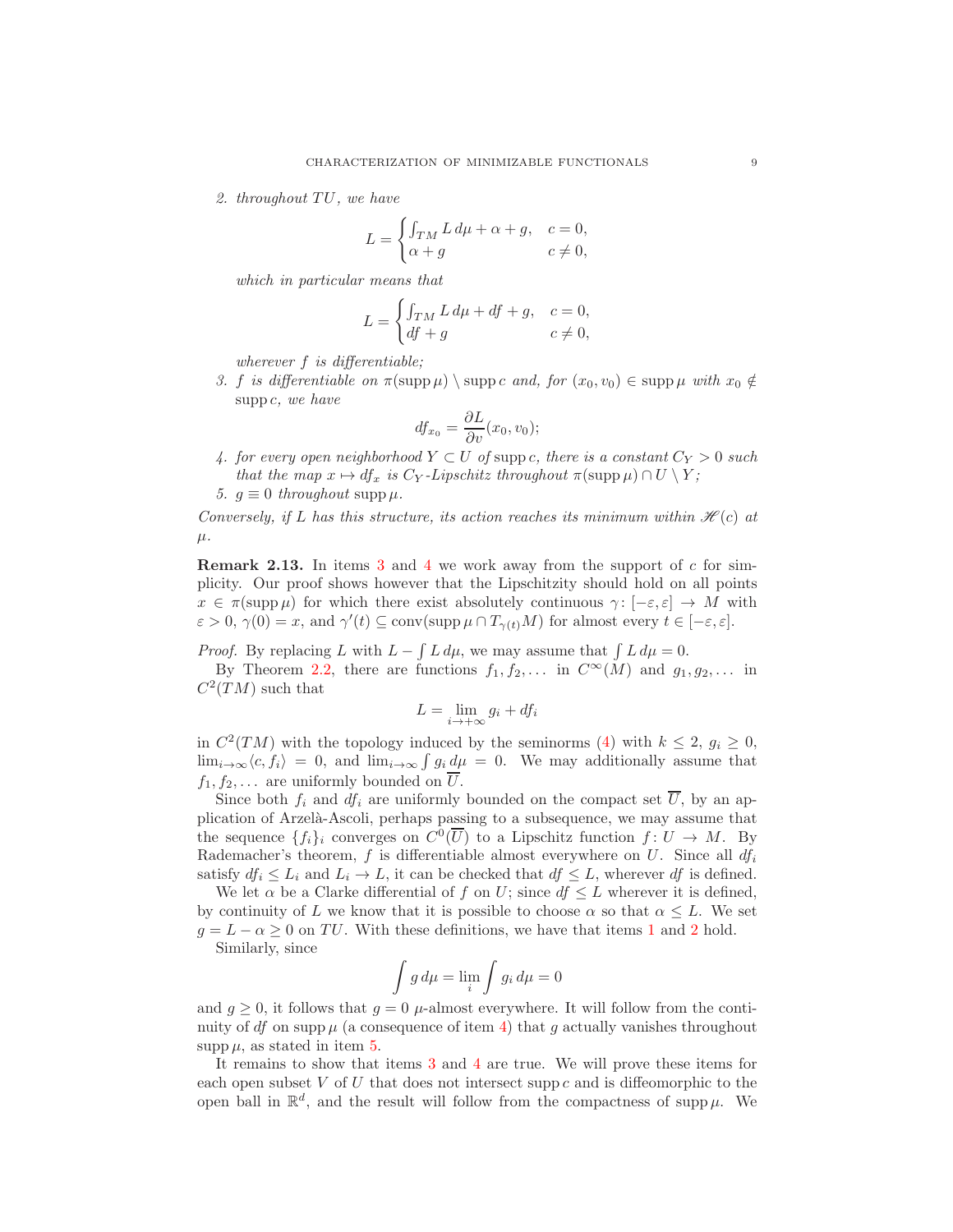pass through the chart of V to the unit ball in  $\mathbb{R}^d$ , but for simplicity we keep all notations the same.

Let K be a subset of TV of the form  $\{(x, v) \in TV : |v| < C_0\}$  for some  $C_0 \gg 0$ such that supp  $\mu \cap TV \subset K$ . Let  $\phi: TV \to \mathbb{R}_{\geq 0}$  be a smooth function that vanishes on K and grows larger than a positive multiple of  $|v|^2$  outside a neighborhood of K. Note that replacing L with  $L + \phi$  changes neither f, nor df, nor the statements of items [3](#page-8-0) and [4;](#page-8-1) thus, we may assume, without loss of generality, that the Lagrangian  $L$  grows super-quadratically in  $v$ .

The convexification  $L$  of  $L$  is defined by

$$
\tilde{L}(x,v) = \sup\{r + \theta(v) : r \in \mathbb{R}, \theta \in T_x^*V, r + \theta \le L|_{T_xV}\}, \quad (x,v) \in TV. \tag{5}
$$

Since  $L$  is super-quadratic in  $v$ ,  $\overline{L}$  is super-quadratic too. It is locally Lipschitz throughout V. Also, it follows from [\[20,](#page-24-14) Theorem 4.2] that  $\tilde{L}|_{T_xV}$  is in  $C^{1,1}_{loc}(T_xV)$ for each  $x \in V$ , that is, it is differentiable and its derivative is locally Lipschitz. We show in Lemma [2.14](#page-9-0) that  $(x, v) \mapsto \frac{\partial \tilde{L}}{\partial v}(x, v)$  is locally Lipschitz. The Lagrangian  $\tilde{L}$ can also be decomposed as

$$
\tilde{L} = \alpha + \tilde{g}
$$

for some function  $0 \le \tilde{g} \le g$  that is convex and  $C^{1,1}_{loc}$  in the fibers of TV.

The rest of the proof is inspired in [\[15,](#page-24-1) Section 4.11]. It follows from Lemma [2.16](#page-10-0) that for  $\pi_*\mu$ -almost every x in  $\pi(\text{supp }\mu)\cap V$  there is a curve  $\gamma_x$  as in the hypothesis of Lemma [2.21;](#page-12-0) let us call A the set of such points x. This means that the hypothesis for the criterion for f having a Lipschitz derivative, Lemma [2.19,](#page-12-1) hold for all points in  $A \cap V$ , so that f is differentiable throughout A and its derivative  $x \mapsto df_x$  is locally Lipschitz in the set  $A_{\frac{1}{3}} = A \cap \frac{1}{3}\overline{V}$ .

While  $x \mapsto \dot{\gamma}_x(0)$  may not be continuous, the family of linear functionals

$$
A_{\frac{1}{3}} \ni x \mapsto \frac{\partial \tilde{L}}{\partial v}(x, \dot{\gamma}_x(0)) \in T_x^* V
$$

is Lipschitz, so it can be extended in a unique way to the closure  $A_{\frac{1}{3}}$ . Additionally, since  $\tilde{L}$  and  $\partial \tilde{L}/\partial v$  are locally Lipschitz, it follows that at each point x in  $\overline{A}_{\frac{1}{3}}$  there is a vector  $v_x$  such that the Lipschitz extension can be written as

$$
\overline{A}_{\frac{1}{3}} \ni x \mapsto \frac{\partial \tilde{L}}{\partial v}(x, v_x) \in T_x^*(\frac{1}{3}V),
$$

with  $v_x = \dot{\gamma}_x(0)$  for  $x \in A_{\frac{1}{3}}$ . (It may be that the map  $x \mapsto v_x$  is discontinuous however.)

The functions f and  $x \mapsto \partial \tilde{L}/\partial v(x, v_x)$  being locally Lipschitz (by Lemma [2.14\)](#page-9-0), the condition

$$
|f(y) - f(x) - \frac{\partial \tilde{L}}{\partial v}(x, v_x)| \le K ||y - x||^2
$$

must hold throughout the closure  $A_{\frac{1}{2}}$  (replacing  $\dot{\gamma}(0)$  with  $v_x$ ). By another ap-plication of Lemma [2.19,](#page-12-1) it follows that f is actually differentiable throughout  $A \cap \frac{1}{9}V \supset \pi(\text{supp }\mu) \cap \frac{1}{9}V$  and that the map  $x \mapsto df_x$  is Lipschitz there, as we wanted to prove. □

<span id="page-9-0"></span>**Lemma 2.14.** Let A and B be two open, convex subsets of  $\mathbb{R}^m$  and  $\mathbb{R}^n$ , respectively, for some  $m, n > 0$ . Assume that the function  $c: A \times B \to \mathbb{R}$  is Lipschitz, and for each  $u \in A$  the map  $v \mapsto c(u, v)$  is convex and  $C^{1,1}_{loc}$ . Then  $\partial c/\partial v$  is locally Lipschitz.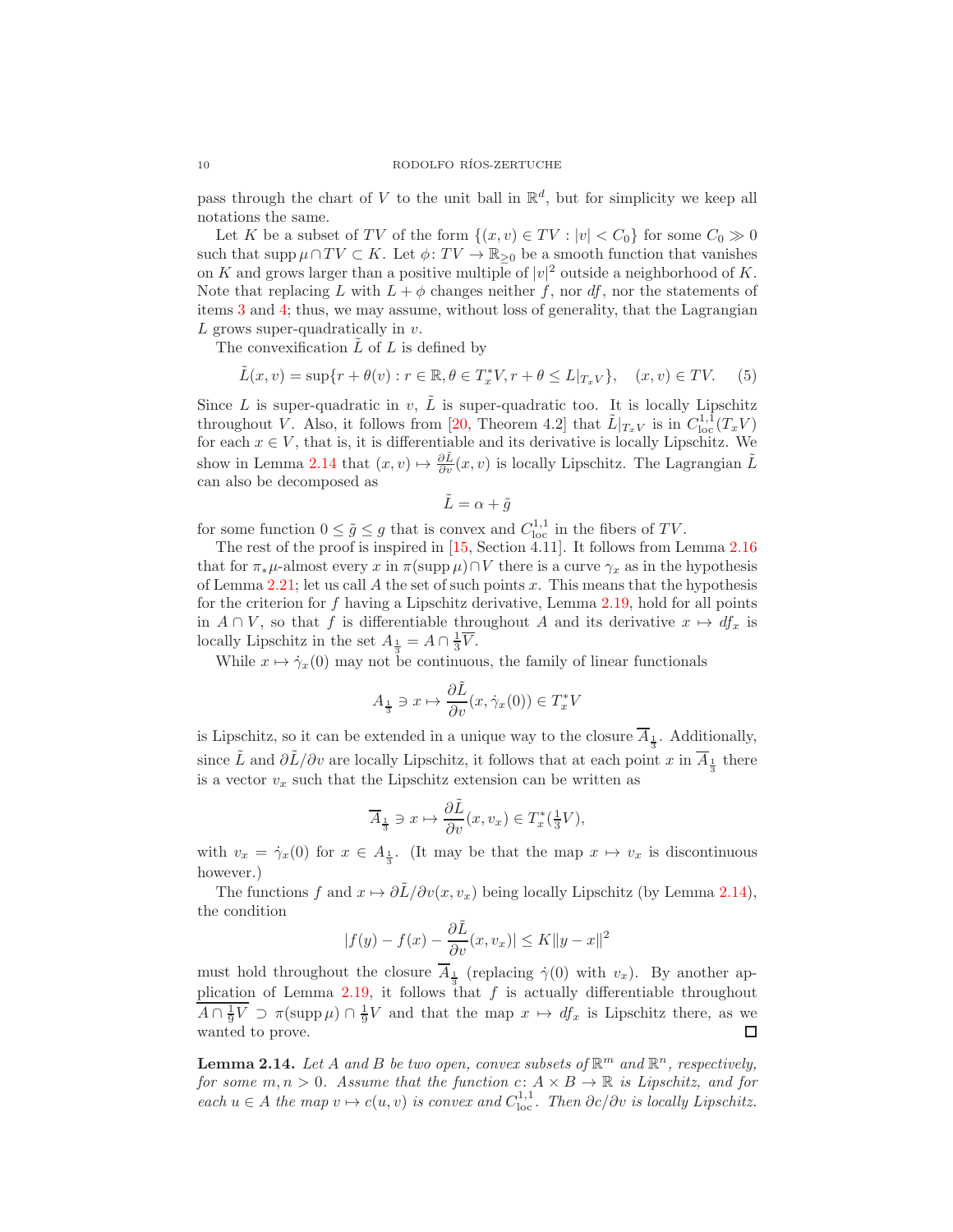*Proof.* Since c is known to be  $C_{\text{loc}}^{1,1}$  in the B-direction, we need only show that, for each fixed vector  $v_0$ , the mapping  $u \mapsto \partial c/\partial v(u, v_0)$  is locally Lipschitz.

For  $v_1, v_2, \ldots, v_{n+1} \in B$  be points in general position, and let

$$
f_{v_1,\ldots,v_{n+1}}\colon A\times B\to\mathbb{R}
$$

be the function, linear in the second coordinate  $v \in B$ , such that

$$
f_{v_1,...,v_{n+1}}(u,v_i) = c(u,v_i).
$$

Note that, for fixed  $u \in A$  and for v within the simplex generated by  $v_1, \ldots, v_{n+1}$ , we have  $f_{v_1,...,v_{n+1}}(u, v) \ge c(u, v)$  by the convexity of  $v \mapsto c(u, v)$ . For each neighborhood  $W \subseteq B$  of  $v_0$ , let  $\Gamma_W(u)$  be the set of all vectors  $\frac{\partial f_{v_1,...,v_{n+1}}}{\partial v}(u, v_0)$  for  $v_1, \ldots, v_{n+1}$  such that  $v_0$  is in the simplex they generate. Then it is easy to see (for example by applying the mean value theorem in the directions of the standard basis of  $\mathbb{R}^n$  and using the fact that  $v \mapsto c(u, v)$  is  $C^{1,1}_{loc}$  that

$$
\frac{\partial c}{\partial v}(u, v_0) = \bigcap_W \Gamma_W(u),
$$

where the intersection is taken over all neighborhoods  $W \subseteq B$  of  $v_0$ . Since c is Lipschitz, the maps  $u \mapsto f_{v_1,...,v_{n+1}} (u, v_i)$  are Lipschitz too, and so also the maps  $u \mapsto \frac{\partial f_{v_1,\ldots,v_{n+1}}}{\partial v}(u,v_0)$  must be Lipschitz, uniformly so for  $v_1,\ldots,v_{n+1}$  in small neighborhoods W around  $v_0$ . Hence the contents of each  $\Gamma_W(u)$  varies in a Lipschitz way with  $u$ , as does their intersection. This proves the lemma. □

<span id="page-10-1"></span>**Lemma 2.15.** Fix an open subset D of TV with compact closure  $\overline{D}$ . Then there is a constant  $C_D > 0$  such that, for every  $(x_0, v_0) \in \overline{D}$  and for every smooth section  $\sigma \colon \overline{V} \to D$  with  $\sigma(x_0) = v_0$ , there is  $\eta \in T_x^*V$  such that

$$
\tilde{L}(x, \sigma(x)) - \tilde{L}(x_0, v_0) - \eta(x - x_0) \le C_D |x - x_0|^2
$$

for all x in a neighborhood of  $x_0$ . In particular,  $\tilde{L} \circ \sigma$  is everywhere upper Dini differentiable in V .

*Proof.* Let  $C_D$  be an upper bound for the norm of the Hessian of L in  $\overline{D}$ .

For each  $(d+1)$ -tuple of vectors  $v_1, v_2, \ldots, v_{d+1} \in T_{x_0}V \cong \mathbb{R}^d$  and for each  $x \in V$ such that  $\sigma(x)$  is in the interior of their convex hull, let

$$
\lambda_1(v_1, \ldots, v_{d+1}; x), \ldots, \lambda_{d+1}(v_1, \ldots, v_{d+1}; x) \ge 0
$$

be such that  $\sum_i \lambda_i(v_1,\ldots,v_{d+1};x) = 1$  and  $\sum_i \lambda_i(v_1,\ldots,v_{d+1};x)v_i = \sigma(x)$ . Also let

$$
\phi(v_1,\ldots,v_{d+1};x)=\sum_{i=1}^{d+1}\lambda_i(v_1,\ldots,v_{d+1};x)L(x,v_i).
$$

Then if  $v_0$  is in the interior of  $\text{conv}(v_1, \ldots, v_{d+1}), x \mapsto \phi(v_1, \ldots, v_{d+1}; x)$  is defined and  $C^2$  in a neighborhood of  $x_0$  and

$$
\tilde{L}(x, \sigma(x)) = \inf \{ \phi(v_1, \ldots, v_{d+1}; x) : v_0 \in \text{conv}(v_1, \ldots, v_{d+1}) \}.
$$

Since the second derivatives of all the functions on  $\phi(v_1, \ldots, v_{d+1}; \cdot)$  are bounded by  $C_D$ , the statement of the lemma follows. □

<span id="page-10-0"></span>**Lemma 2.16.** For  $\pi_*\mu$ -almost every  $x \in \pi(\text{supp }\mu) \cap V$  there is some  $t_0 > 0$ such that for almost every  $0 < t \leq t_0$ , there is an absolutely continuous curve  $\gamma : [-t, t] \to \pi(\text{supp }\mu) \cap V$  such that

$$
1. \ \gamma(0) = x,
$$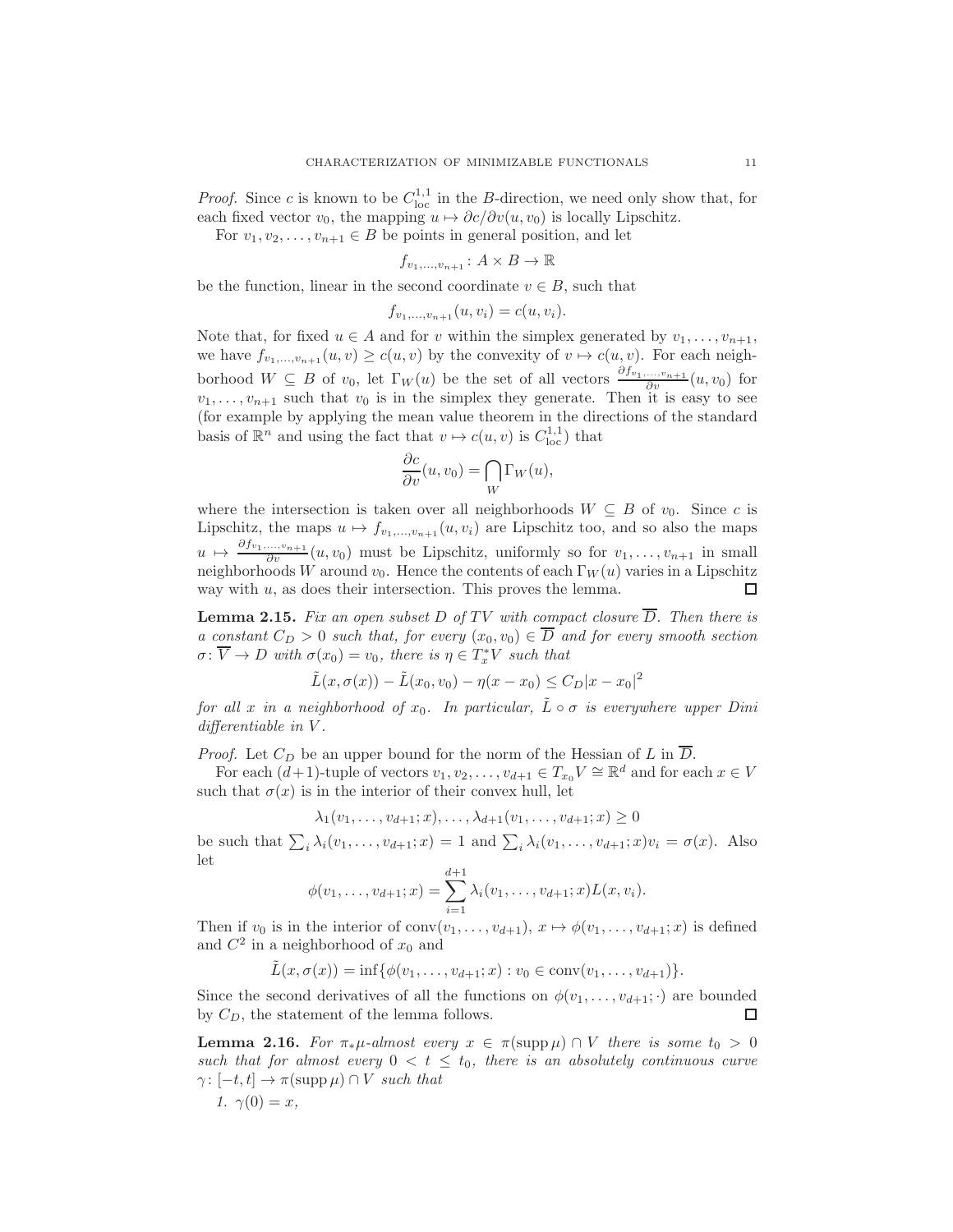- 2. for almost every  $s \in [-t, t]$  the velocity  $\dot{\gamma}(s)$  is defined and contained in the convexification of supp  $\mu \cap T_{\gamma(s)}V$ ,
- 3. for all  $-t \le a \le b \le t$  we have  $\int_a^b \tilde{L}(d\gamma(s))ds = f(\gamma(b)) f(\gamma(a))$ , and
- 4.  $\gamma$  minimizes the action of the convexified Lagrangian  $\tilde{L}$  among all absolutely continuous curves with endpoints  $\gamma(a)$  and  $\gamma(b)$ .

Proof. This follows immediately from the decomposition result of [\[28\]](#page-24-15); see also the exposition in [\[3,](#page-23-4) §3]. □

<span id="page-11-5"></span>**Corollary 2.17.** For  $\pi_*\mu$ -almost every  $x \in \pi(\text{supp }\mu) \cap V$  there is  $t_0 > 0$  such that for all  $0 < t \leq t_0$ , the function f satisfies

<span id="page-11-0"></span>
$$
f(x) = \inf_{\gamma} f \circ \gamma(-t) + \int_{-t}^{0} \tilde{L}(d\gamma) ds
$$
 (6)

where the infimum is taken over all absolutely-continuous curves  $\gamma: [-t, 0] \to V$ with  $x = \gamma(t)$ .

For  $\pi_*\mu$ -almost every  $x \in \pi(\text{supp }\mu) \cap V$  there is  $t_0 > 0$  such that for all  $0 < t \leq$  $t_0$ , the function f satisfies

<span id="page-11-1"></span>
$$
f(x) = \sup_{\gamma} f \circ \gamma(t) - \int_0^t \tilde{L}(d\gamma) ds \tag{7}
$$

where the supremum is taken over all absolutely-continuous curves  $\gamma: [0, t] \rightarrow V$ with  $x = \gamma(0)$ .

Moreover, the infimum  $(6)$  and the supremum  $(7)$  are both realized by absolutely-continuous curves whose images are contained in  $\pi(\text{supp }\mu)$ .

<span id="page-11-4"></span>**Lemma 2.18.** Let  $\gamma: [-t, t] \to V$  be an absolutely continuous curve passing through  $\gamma(0) = x \in \pi(\text{supp }\mu)$  and such that  $\gamma$  minimizes the action of L among all absolutely continuous curves with the same endpoints  $\gamma(-t)$  and  $\gamma(t)$ . Then for almost every  $s \in [-t, t], d\gamma(s)$  is defined in the sense that s is a Lebesgue point of  $d\gamma \in L^1([-t, t]),$ and we have that  $\tilde{L}$  is differentiable at  $d\gamma(s)$ .

Also, for all smooth  $h: [-t, t] \to \mathbb{R}^d$  with  $h(-t) = 0 = h(t)$  we have

<span id="page-11-3"></span>
$$
\int_{-t}^{t} \tilde{L}_x(d\gamma(s))h(s) + \tilde{L}_v(d\gamma(s))\dot{h}(s) ds = 0.
$$
 (8)

*Proof.* The fact that  $d\gamma$  is defined almost everywhere on  $[-t, t]$  follows from the Lebesgue Differentiation Theorem. We know that  $\tilde{L}$  is  $C_{\text{loc}}^{1,1}$  in the fibers, so in order to prove the first statement we need only show that the derivative exists in the horizontal direction, that is, we need to show the existence of  $\tilde{L}_x(d\gamma(s))$  for almost every  $s \in [-t, t]$ .

Here we use the "little-o notation", so that  $o(1)$  and  $o(\delta)$  stand for functions such that  $o(1) \to 0$  and  $o(\delta)/\delta \to 0$  as  $\delta \to 0$ , respectively.

Recall that, by virtue of Lemma [2.15,](#page-10-1) we know that for each point  $(x, v)$  in  $T \mathbb{R}^d$ there is a linear form  $\eta_{(x,v)}$  such that, if  $|q|=1$ ,

<span id="page-11-2"></span>
$$
\eta_{x,v}(q) + o(\delta) \ge \frac{\tilde{L}(x + \delta q, v) - \tilde{L}(x, v)}{\delta},\tag{9}
$$

as  $\delta \searrow 0$ .

Let  $h: [-t, t] \to \mathbb{R}^d$  be a smooth map such that  $h(-t) = 0 = h(t)$ . Then we have, by virtue of [\(9\)](#page-11-2) and of the minimality of  $\gamma$ , and by a degree 1 Taylor expansion in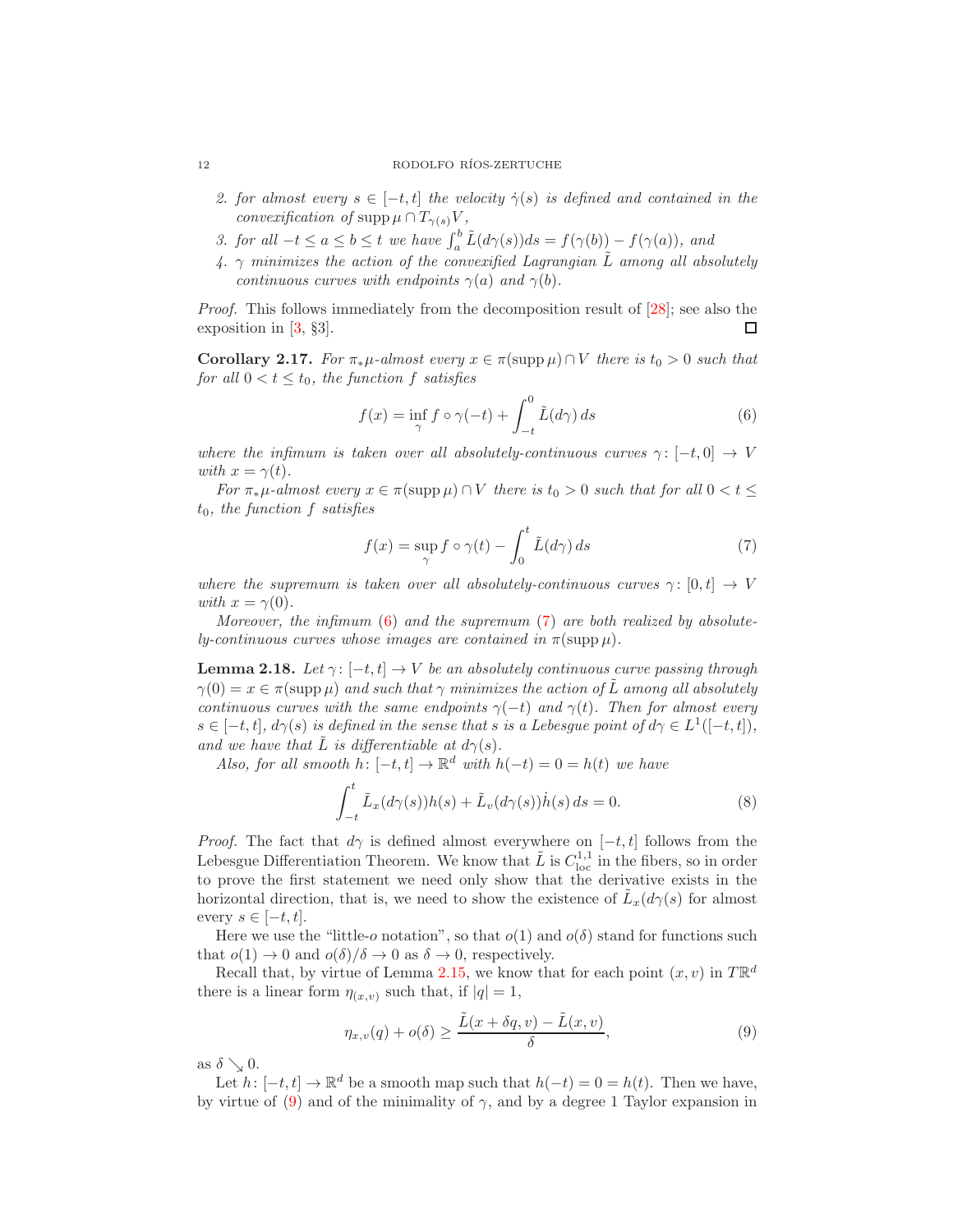the fiberwise direction,

$$
\int_{-t}^{t} \eta_{d\gamma(s)}(h)ds = \frac{1}{\delta} \int_{-t}^{t} \eta_{d\gamma(s)}(\delta h)ds
$$
  

$$
\geq \frac{1}{\delta} \int_{-t}^{t} \tilde{L}(\gamma + \delta h, \dot{\gamma}) - \tilde{L}(\gamma, \dot{\gamma}) ds + o(1)
$$

$$
= \frac{1}{\delta} \int_{-t}^{t} \tilde{L}(\gamma + \delta h, \dot{\gamma} + \delta \dot{h}) - \delta \tilde{L}_{v}(\gamma + \delta h, \dot{\gamma}) \dot{h} + o(\delta) - \tilde{L}(\gamma, \dot{\gamma}) ds
$$
  

$$
\geq - \int_{-t}^{t} \tilde{L}_{v}(\gamma + \delta h, \dot{\gamma}) \dot{h} ds + o(1).
$$

As  $\delta \searrow 0$ , this sandwiches the expression whose limit would correspond to the integral of the derivative in the horizontal direction (whose existence we want to prove), namely,

$$
\tilde{L}_x(\gamma, \dot{\gamma})h = \lim_{\delta \searrow 0} \frac{1}{\delta} \left( \tilde{L}(\gamma + \delta h, \dot{\gamma}) - \tilde{L}(\gamma, \dot{\gamma}) \right),
$$

between two expressions that are linear in h. These expressions must hence coincide, thus implying the existence of  $\tilde{L}_x$  for almost every  $s \in [-t, t]$ . Equation [\(8\)](#page-11-3) also follows immediately from this argument. □

<span id="page-12-1"></span>**Lemma 2.19** (Criterion for a Lipschitz derivative  $[15,$  Proposition 4.11.3]). Let B be the open unit ball in the normed space E. Fix a map  $h: B \to \mathbb{R}$ . If  $K > 0$  is a constant, denote by  $A_{K,h}$  the set of points  $x \in B$  for which there exists a bounded linear form  $\varphi_x \colon E \to \mathbb{R}$  such that, for all  $y \in B$ ,

$$
|h(y) - h(x) - \varphi_x(y - x)| \le K \|y - x\|^2.
$$

Then the map h has a derivative at each point  $x \in A_{K,h}$ , and  $d_x h = \varphi_x$ . Moreover, the restriction of the map  $x \mapsto d_x h$  to  $\{x \in A_{K,u} : ||x|| < 1/3\}$  is Lipschitzian with Lipschitz constant  $\leq 6K$ .

As a partial converse we also have

<span id="page-12-2"></span>**Lemma 2.20.** Let B be the open unit ball in the normed space E. If  $h: B \to \mathbb{R}$ is differentiable and the map  $x \mapsto dh_x$  is K-Lipschitz for some  $K > 0$ , then for all  $x, y \in B$ , we have

$$
|h(y) - h(x) - dh_x(y - x)| \le K ||y - x||^2.
$$

<span id="page-12-0"></span>**Lemma 2.21.** Let  $\gamma$  be a curve as in Lemma [2.18,](#page-11-4) and additionally assume that  $\gamma$ is differentiable at 0 in the sense that 0 is a Lebesgue point for  $d\gamma \in L^1([-t,t];\mathbb{R}^d)$ . Let  $x = \gamma(0)$ . Then there is some  $K > 0$  such that, for  $y \in V$ ,

$$
|f(y) - f(x) - \frac{\partial \tilde{L}}{\partial v}(x, \dot{\gamma}(0))(y - x)| \le K \|y - x\|^2 \tag{10}
$$

*Proof.* Let  $0 < \varepsilon \ll t$ . Let D be an open subset of TV that contains supp  $\mu \cap TV$ as well as all vectors of size  $\leq 1/\varepsilon$ , and has compact closure  $\overline{D}$ , and let  $K_0$  be the Lipschitz constant of  $(x, v) \mapsto d\tilde{L}(x, v)$  on D. For  $q \in \mathbb{R}^d$ ,  $||q|| \leq 1$ , let  $\gamma_{q,\varepsilon} : [-\varepsilon, 0] \to$ V be the curve such that

$$
\gamma_{q,\varepsilon}(s) - \gamma(s) = \frac{\varepsilon + s}{\varepsilon} q, \quad s \in [-\varepsilon, 0]
$$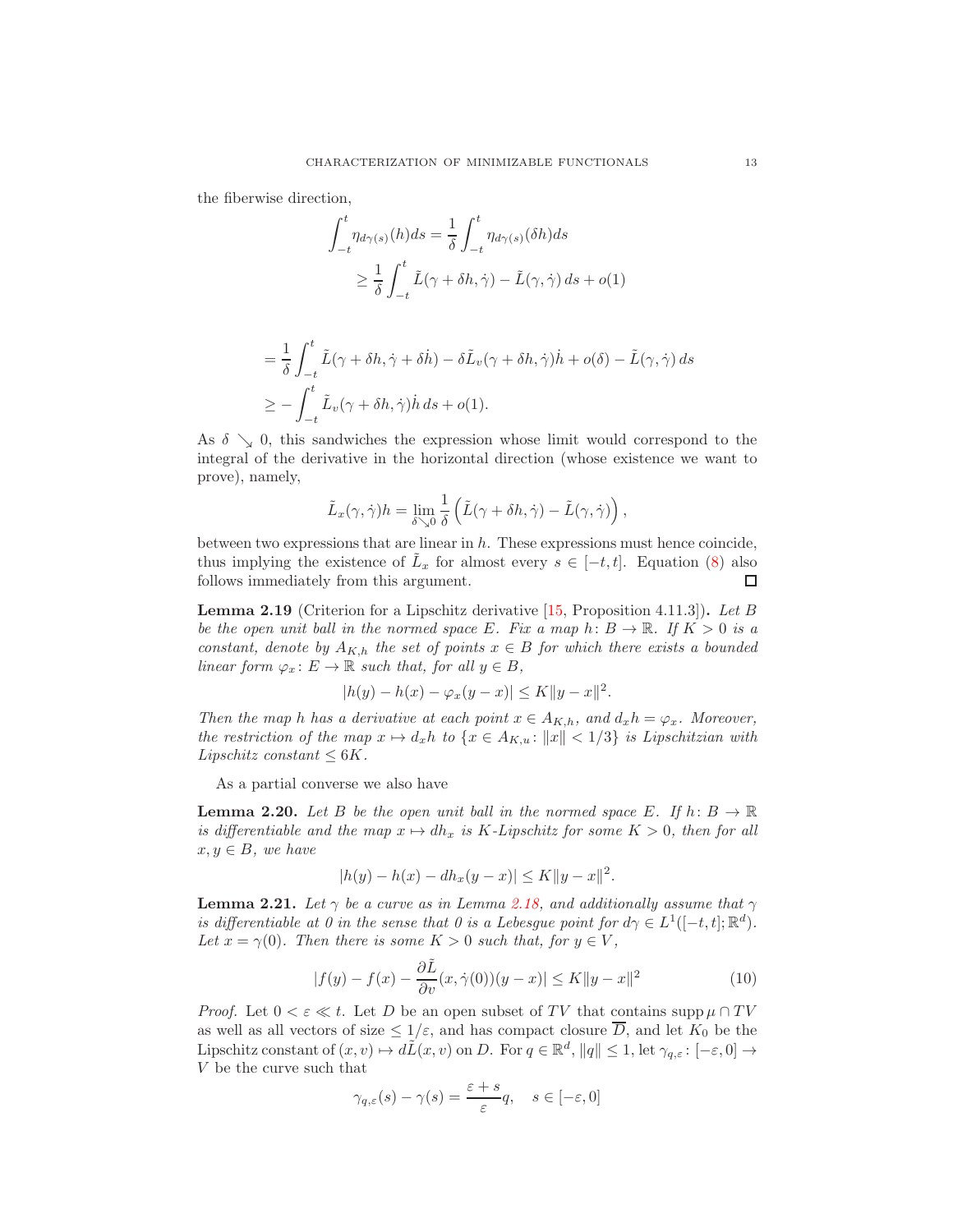and  $\gamma_{q,\varepsilon}(s) = \gamma(s)$  for  $s \in [-t, -\varepsilon]$ . By Lemmas [2.15,](#page-10-1) [2.18,](#page-11-4) and [2.20,](#page-12-2) for q close enough to the origin, we have, for almost all  $s \in [-t, 0]$ ,

<span id="page-13-0"></span>
$$
\tilde{L}(d\gamma_{q,\varepsilon}(s)) - \tilde{L}(d\gamma(s)) - \tilde{L}_x(d\gamma(s)) \frac{\varepsilon + s}{\varepsilon}q - \tilde{L}_v(d\gamma(s)) \frac{q}{\varepsilon} \le K_0 \left\| \frac{q}{\varepsilon} \right\|^2.
$$
\n(11)

Since  $\tilde{L} = \alpha + \tilde{g}$  with  $\tilde{g} \geq 0$ , we have

$$
f(x+q) - f(\gamma(-t)) = \int_{-t}^{0} \alpha_{\gamma_{q,\varepsilon}(s)}(\dot{\gamma}_{q,\varepsilon}(s))ds \le \int_{-t}^{0} \tilde{L}(d\gamma_{q,\varepsilon}(s))ds
$$

and also, since  $f$  satisfies  $(6)$ ,

<span id="page-13-5"></span>
$$
f(x) - f(\gamma(-t)) = \int_{-t}^{0} \tilde{L}(d\gamma(s)) ds.
$$

Thus,

$$
f(x+q) - f(x) \le \int_{-t}^{0} \tilde{L}(d\gamma_{q,\varepsilon}) - \tilde{L}(d\gamma(s)) ds
$$
  

$$
\le \int_{-\varepsilon}^{0} \tilde{L}_x(d\gamma(s)) \frac{\varepsilon + s}{\varepsilon} q + \tilde{L}_v(d\gamma(s)) \frac{q}{\varepsilon} ds + K_0 \left\| \frac{q}{\varepsilon} \right\|^2, \quad (12)
$$

where the last inequality follows from  $(11)$ . Note that it follows from Lemma [2.18](#page-11-4) that  $\tilde{L}_x(d\gamma(s))$  is well defined for almost every s.

Now we will show that

<span id="page-13-4"></span><span id="page-13-2"></span><span id="page-13-1"></span>
$$
\int_{-\varepsilon}^{0} \tilde{L}_x(d\gamma(s)) \frac{\varepsilon + s}{\varepsilon} q + \tilde{L}_v(d\gamma(s)) \frac{q}{\varepsilon} ds = \tilde{L}_v(d\gamma(0)) q.
$$
 (13)

We let  $\psi: \mathbb{R} \to \mathbb{R}$  be a smooth, nonnegative function, vanishing in a neighborhood of 0, and equal to 1 outside a slightly larger neighborhood of 0. We write, for  $0 < r \ll 1,$ 

$$
\int_{-\varepsilon}^{0} \tilde{L}_x(d\gamma(s)) \frac{\varepsilon + s}{\varepsilon} q + \tilde{L}_v(d\gamma(s)) \frac{q}{\varepsilon} ds =
$$
\n
$$
\int_{-\varepsilon}^{0} \tilde{L}_x(d\gamma(s)) \psi(\frac{s}{r}) \frac{\varepsilon + s}{\varepsilon} q + \tilde{L}_v(d\gamma(s)) \frac{\partial}{\partial s} [\psi(\frac{s}{r}) \frac{\varepsilon + s}{\varepsilon} q] ds \tag{14}
$$

$$
+\int_{-\varepsilon}^{0} \tilde{L}_x(d\gamma(s))(1-\psi(\tfrac{s}{r}))\frac{\varepsilon+s}{\varepsilon}q + \tilde{L}_v(d\gamma(s))\frac{\partial}{\partial s}[(1-\psi(\tfrac{s}{r}))\frac{\varepsilon+s}{\varepsilon}q]ds \quad (15)
$$

The term [\(14\)](#page-13-1) vanishes because  $h(s) = \psi(\frac{s}{r}) \frac{\varepsilon+s}{\varepsilon} q$  satisfies the condition for [\(8\)](#page-11-3) to hold (it vanishes at  $s = -\varepsilon, 0$ ). Now, as  $r \to 0$ , we see that the first term in [\(15\)](#page-13-2) vanishes asymptotically because  $1 - \psi(\frac{s}{r})$  tends to 0. So we are left with the second term in [\(15\)](#page-13-2), which we expand to get

<span id="page-13-3"></span>
$$
-\int_{-\varepsilon}^{0} \frac{1}{r} \psi'(\frac{s}{r}) \tilde{L}_v(d\gamma(s)) \frac{\varepsilon+s}{\varepsilon} q \, ds + \int_{-\varepsilon}^{0} \tilde{L}_v(d\gamma(s))(1-\psi(\frac{s}{r})) \frac{q}{\varepsilon} \, ds. \tag{16}
$$

Now, the second term in [\(16\)](#page-13-3) vanishes as  $r \to 0$  because, again,  $1 - \psi(\frac{s}{r})$  tends to 0. The first term, on the other hand, contains  $-\frac{1}{r}\psi'(\frac{s}{r})$ , which approximates the Dirac delta function at  $s = 0$  as  $r \to 0$ , so the integral converges to  $\tilde{L}_v(d\gamma(0))q$ , which proves  $(13)$ .

Hence, we have from  $(12)$  and  $(13)$ ,

$$
f(x+q) - f(x) \le \tilde{L}_v(d\gamma(0))q + \frac{K_0}{\varepsilon^2} \|q\|^2.
$$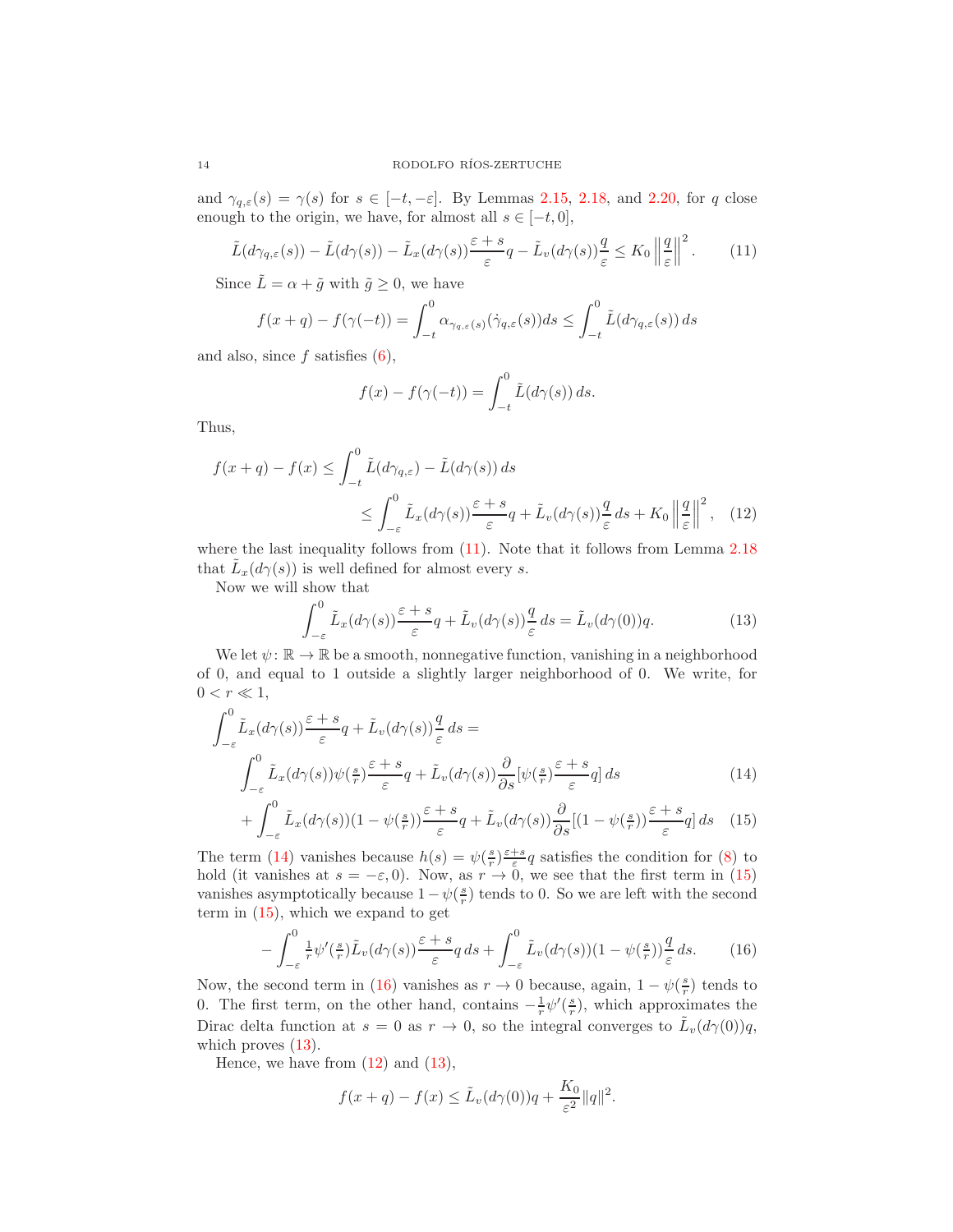A similar argument applied to  $\gamma$  on [0, t] and using [\(7\)](#page-11-1) instead of [\(6\)](#page-11-0), gives

$$
f(x+q) - f(x) \ge \tilde{L}_v(d\gamma(0))q - \frac{K_0}{\varepsilon^2} ||q||^2,
$$

thus proving the lemma with  $K = K_0 / \varepsilon^2$ .

2.2.2. Time-dependent setting. Recall that the time dependent setting was defined in Section [2.1.2.](#page-6-0) The following is a corollary of Theorem [2.12,](#page-7-0) with  $M = N \times P$ .

<span id="page-14-0"></span>**Corollary 2.22.** Let  $N \times P$  be a manifold that is the product of two  $C^{\infty}$  manifolds N and P, with P playing the role of time,  $\dim P = 1$ , so that we are in the timedependent setting. Let c be a normal 0-current on  $N \times P$  such that  $\mathcal{H}_1(c)$  is not empty. Assume that L is an element of  $C^2(TN \times P)$  such that  $\nu \mapsto \int_{T N \times P} L d\nu$ reaches its minimum within  $\mathcal{H}_1(c)$  at some point  $\mu$ . Let U be an open subset of  $N \times P$  with compact closure such that  $\pi(\text{supp }\mu) \subseteq U$ . Then there exist a Lipschitz function  $f: U \subseteq N \times P \to \mathbb{R}$ , a nonnegative function  $g: TU \cap (TN \times P \times \{1\}) \to \mathbb{R}_{\geq 0}$ , and a bounded (possibly discontinuous) section  $\alpha: U \subseteq N \times P \to T^*N \times \mathbb{R}$  such that:

- 1.  $\alpha$  is a Clarke differential of f (coinciding with  $\alpha = df$  wherever f is differentiable;
- 2. throughout  $TU \cap (TN \times P \times \{1\})$  we have

$$
L = \begin{cases} \int_{TN \times P} L d\mu + \alpha + g, & c = 0, \\ \alpha + g, & c \neq 0, \end{cases}
$$

which in particular means that

$$
L = \begin{cases} \int_{TN \times P} L d\mu + df + g, & c = 0, \\ df + g, & c \neq 0, \end{cases}
$$

wherever f is differentiable;

3. for every open set  $V \subset N \times P$  not intersecting the support of c, f is differentiable on  $\pi(\text{supp }\mu) \cap V$  and, for  $(x_0, t_0, v_0, 1) \in \text{supp }\mu \cap TV$ , we have

$$
df_{(x_0,t_0)}(v,\tau) = \frac{\partial L}{\partial v}(x_0,t_0,v_0) \cdot v +
$$

$$
\left( L(x_0,t_0,v_0) - \frac{\partial L}{\partial v}(x_0,t_0,v_0) \cdot v_0 - \int_{TN \times P} L d\mu \right) \cdot \tau, \quad c = 0,
$$

and

$$
df_{(x_0,t_0)}(v,\tau) = \frac{\partial L}{\partial v}(x_0,t_0,v_0) \cdot v + \left( L(x_0,t_0,v_0) - \frac{\partial L}{\partial v}(x_0,t_0,v_0) \cdot v_0 \right) \cdot \tau, \quad c \neq 0,
$$

where  $v \in T_{x_0}N$ ,  $\tau \in TP$ , and  $\partial L/\partial v$  denotes the derivative of the restriction of L to  $T_{x_0}N \times \{t_0\} \times \{1\};$ 

4. for every open neighborhood  $Y \subset U$  of suppc, there is a constant  $C_Y > 0$  such that the map  $(x,t) \mapsto df_{(x,t)}$  is  $C_Y$ -Lipschitz throughout  $\pi(\text{supp }\mu) \cap U \setminus Y$ ; 5.  $g \equiv 0$  throughout supp  $\mu$ .

Conversely, if L has this structure, its action reaches its minimum within  $\mathcal{H}_1(c)$  at  $\mu$ .

 $\Box$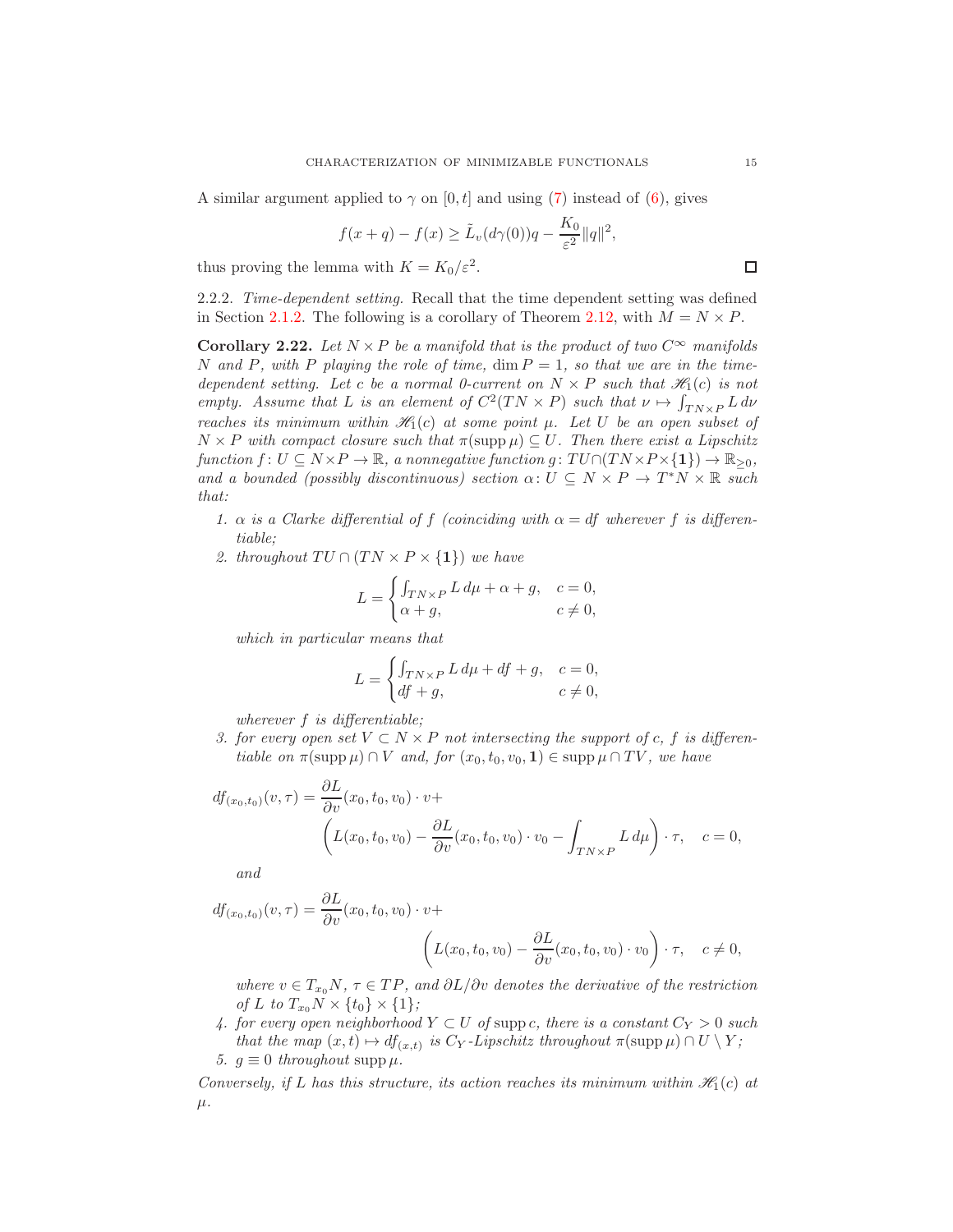### 3. Examples.

<span id="page-15-0"></span>**Example 1** (Exact form). If L is itself an exact form, that is, if  $L = df$  for some  $f \in C^{\infty}(M)$ , then its action can be minimized by any closed measure  $\mu \in \mathcal{H}(0)$ . This shows that it would be impossible to prove any regularity for the minimizers without stronger hypotheses on L. It also shows that every measure  $\mu \in \mathcal{H}(0)$  is a minimizer of infinitely many Lagrangians, so that it would be hopeless to try to prove the regularity of the minimizers.

<span id="page-15-4"></span>**Example 2** (Tonelli Lagrangians). In the time-dependent setting on  $N \times P$  with  $P = S^1 = \mathbb{R}/\mathbb{Z}$ , if L is strictly convex and super-linear in the fibers of TN, the existence of minimizers was proved by Tonelli; see for example [\[15\]](#page-24-1). From Corollary [2.22](#page-14-0) we recover Mather's theory [\[24\]](#page-24-0) in slightly greater generality because we do not require the minimizers to be invariant under the Euler-Lagrange flow (and we are not the first ones to achieve this greater degree of generality; see  $(15)$ : for minimizers in  $\mathcal{H}_1(0)$ , the Lipschitzity of df implies in this case that supp  $\mu$  defines a Lipschitz fibration.

This is a context that has been studied very extensively. Among other results, we mention that it has been proved that f can be chosen to be  $C^{1,1}$  throughout  $N \times P$  [\[5\]](#page-23-0) or as a so-called viscosity solution of the Hamilton-Jacobi equation [\[15\]](#page-24-1), a property that implies much stronger regularity than we prove in Theorem [2.12](#page-7-0) and has interesting consequences regarding the associated dynamical system. A good summary can be found in [\[16\]](#page-24-16).

<span id="page-15-2"></span>**Example 3** (Irregularity outside  $\pi(\text{supp }\mu)$ ). Let  $M = S^1 = \mathbb{R}/\mathbb{Z}$ , and let  $f: S^1 \to$ R be a Lipschitz function, differentiable at 0, and with  $f'(0) = 0$ . We let  $\mu = \delta_{(0,0)}$ . Let  $L: TS^1 \to \mathbb{R}$  be a smooth function with  $L \ge df$ ,  $L(0,0) = 0$ , and such that  $\int_{S^1} L(x,r) - df_x(r) dx \to 0$  as  $r \to \pm \infty$ . Then this f is the only possible such function in the statement of Theorem [2.12.](#page-7-0) In the theorem, f is shown to be  $C^{1,1}$ on  $\pi(\mathrm{supp}\,\mu)$ , and this example shows that no better result can be obtained outside  $\pi(\text{supp }\mu).$ 

<span id="page-15-3"></span>**Example 4** (Sharpness of the Lipschitzity of  $df$ ). This example was communicated to the author by Stefan Suhr, who learned it from Victor Bangert.

In the Beltrami–Klein model of 2-dimensional hyperbolic space, the geodesics correspond to the straight lines on the unit disc  $\mathbb{D}$ . Let g be the corresponding Riemannian metric on  $\mathbb{D}$ . Take the family  $\Gamma$  of straight rays that emanate from  $\mathbb{R}_{\leq 0} \subset \mathbb{C}$  and are vertical within  $\{\mathbb{R}e z \leq 0\}$  and radial from the origin within  $\{Re z \geq 0\}$ . The family  $\Gamma$  foliates  $\mathbb{D} \backslash \mathbb{R}_{\leq 0}$ . Note that the derivatives of the geodesics in  $\Gamma$  are only Lipschitz-varying, as the rate of change of these derivatives is not differentiable at  $\{Re z = 0\}$ .

We consider the case in which  $L(x, v) = g_x(v, v) = |v|^2$ . Take any closed subset A of  $\mathbb{D} \setminus \mathbb{R}_{\leq 0}$  that is bounded in the metric g (in particular, it is bounded away from the circle  $\partial \mathbb{D}$ ). The geodesics in  $\Gamma$  can be indexed by  $\mathbb{R}$ , so that  $\Gamma = \{\gamma_r\}_{r \in \mathbb{R}}$ . Take a measure  $\nu$  on R. Assuming that we have a unit-speed parameterization of the geodesics  $\gamma \in \Gamma$ ,  $g(\dot{\gamma}, \dot{\gamma}) = 1$ , the measure  $\mu$  defined by

$$
\int_{T\mathbb{D}} \phi \, d\mu = \int_{\mathbb{R}} \int_{\{t:\gamma_r(t)\in A\}} \phi(\gamma_r(t), \dot{\gamma}_r(t)) \, dt \, dr, \quad \phi \in C^0(T\mathbb{D}),
$$

is a minimizer of the action of  $q$  within the set of measures that share its boundary, that is, within  $\mathcal{H}(\partial\mu)$ . The function f in this case corresponds to the distance to  $\mathbb{R}_{\leq 0}$ .

<span id="page-15-1"></span>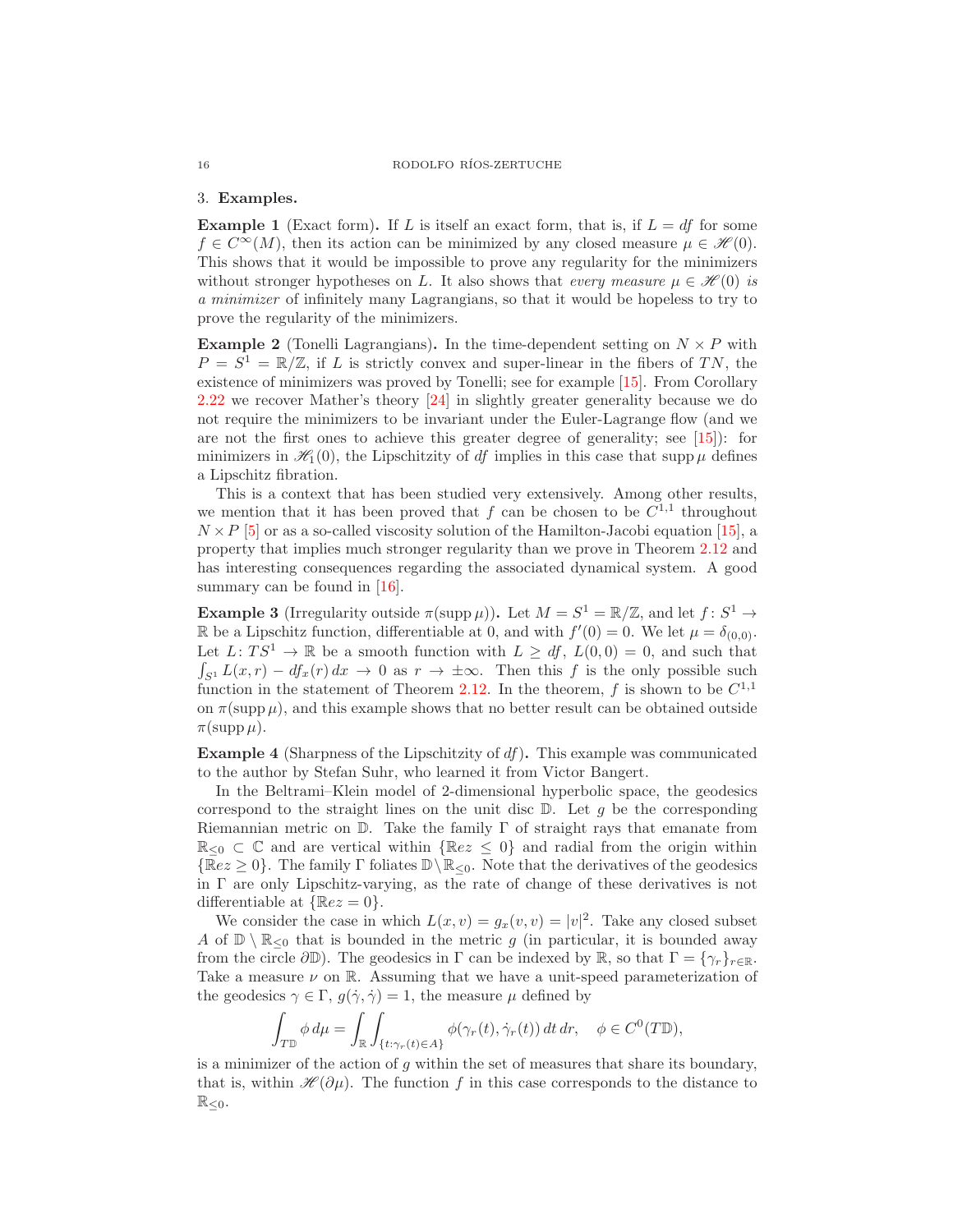Since  $g$  is smooth, and since necessarily we have

$$
df_x v = g(\dot{\gamma}_r(t), v)
$$

(for  $x \in \pi(\text{supp }\mu)$ ) and for r and t such that  $x = \gamma_r(t)$ ), it follows that df only has Lipschitz regularity in this example. This shows that the version of Theorem [2.12](#page-7-0) for measures with boundary  $\partial u$  cannot be improved, and suggests that the same is true for closed measures.

<span id="page-16-0"></span>Example 5 (More irregularity in the wild). This example was suggested to the author by Marie-Claude Arnaud.

In [\[9,](#page-24-17) §4.2], a Riemannian metric is constructed on the 2-dimensional torus  $\mathbb{T}^2 =$  $\mathbb{R}^2/\mathbb{Z}^2$  that is hyperbolic except inside a small disc  $D \subset \mathbb{T}^2$ . A method is then described to find a measure  $\mu$  that minimizes the action and does not correspond to a closed orbit because it has irrational homology. The measure  $\mu$  is invariant under the geodesic flow of  $\mathbb{T}^2$ .

The theory developed in [\[2\]](#page-23-5) can be adapted to analyze the regularity of supp  $\mu$ . That theory is about maps on the annulus  $S^1 \times \mathbb{R}$ . To adapt it, take a smooth circle  $\beta \subset M$  transversal to restriction of the geodesic flow determined by supp  $\mu$ , and look at the map  $\phi: T\beta \to T\beta$  determined by the first-return map of that flow.

What the theory of [\[2\]](#page-23-5) tells us is that  $x \mapsto df_x$  in this case cannot be the the restriction of a  $C^1$  section of  $T^*\mathbb{T}^2$ . Already from Mather's theory [\[24\]](#page-24-0) (or from Theorem [2.12\)](#page-7-0) we know that it must be Lipschitz, and the question remains as to whether it is something in-between.

<span id="page-16-1"></span>**Example 6** (Young Superposition Principle). Let c be a normal 0-current on  $M$ and write  $c = c^+ - c^-$  with positive Radon measures  $c^{\pm}$ , and assume  $\langle c, 1 \rangle =$  $c^+(M) - c^-(M) = 0$ , so that c is a boundary.

Let  $\mathcal{G}(c)$  be the set of *generalized curves connecting* supp  $c^-$  and supp  $c^+$ , namely, the set of compactly-supported, positive, Radon measures  $\mu$  on TM such that there are some  $T > 0$  and a Lipschitz curve  $\gamma : [0, T] \to M$  such that  $\gamma(0) \in \text{supp } c^{-}$ ,  $\gamma(T) \in \text{supp } c^+$ , and for all  $x \in \pi(\text{supp }\mu)$  there is  $t \in [0,T]$  with  $\gamma(t) = x$  and for almost every  $t \in [0, T]$ ,  $\int_{T_x M} v d\mu_x = \gamma'(t)$ , where  $\mu = \int_M \mu_x d(\pi_* \mu)$  is the canonical fiberwise disintegration of  $\mu$ . We take  $\mathcal{G}(0)$  to be the set of measures of the form just described with  $\gamma(0) = \gamma(T)$ .

Let  $\mathcal{C}(c)$  be the set of measures  $\mu_{\gamma}$  induced by  $C^{\infty}$  curves  $\gamma: [0, T] \to \mathbb{R}$  starting in  $\gamma(0) \in \text{supp } c^-$  and ending in  $\gamma(T) \in \text{supp } c^+$  by pushing forward the Lebesgue measure Leb<sub>[0,T]</sub> into TM with the derivative of  $\gamma$ , that is,  $\mu_{\gamma} = (\gamma, \gamma')_* \text{Leb}_{[0,T]}$ . Again, we take the set  $\mathcal{C}(0)$  to be the set of measures of the form just described with  $\gamma(0) = \gamma(T)$ .

Here we show how to use Theorem [2.2](#page-4-0) to show

**Proposition 3.1.** The set  $\mathcal{H}(c)$  from Definition [2.1](#page-4-1) is the subset of measures  $\mu$ satisfying  $\partial \mu = c$  in the the convex envelope of the positive cone over  $\mathcal{G}(c) \cup \mathcal{G}(0)$ :

$$
\mathscr{H}(c) = \{\mu : \partial \mu = c\} \cap \overline{\text{conv } \mathbb{R}_{\geq 0}(\mathcal{G}(c) \cup \mathcal{G}(0))}.
$$

Also,  $\mathcal{H}(c)$  is the subset of measures  $\mu$  satisfying  $\partial \mu = c$  in the closed convex envelope of the set of positive multiples of measures induced by  $C^{\infty}$  curves  $\gamma : [0, T] \to \mathbb{R}$  that are either closed or satisfy  $\gamma(0) \in \text{supp } c^-$  and  $\gamma(T) \in \text{supp } c^+$ :

<span id="page-16-2"></span>
$$
\mathcal{H}(c) = \{\mu : \partial \mu = c\} \cap \overline{\text{conv } \mathbb{R}_{\geq 0}(\mathcal{C}(c) \cup \mathcal{C}(0))}. \tag{17}
$$

This is known as the Young Superposition Principle [\[6,](#page-23-3) §5] since it first appeared in Young's book [\[29\]](#page-24-18).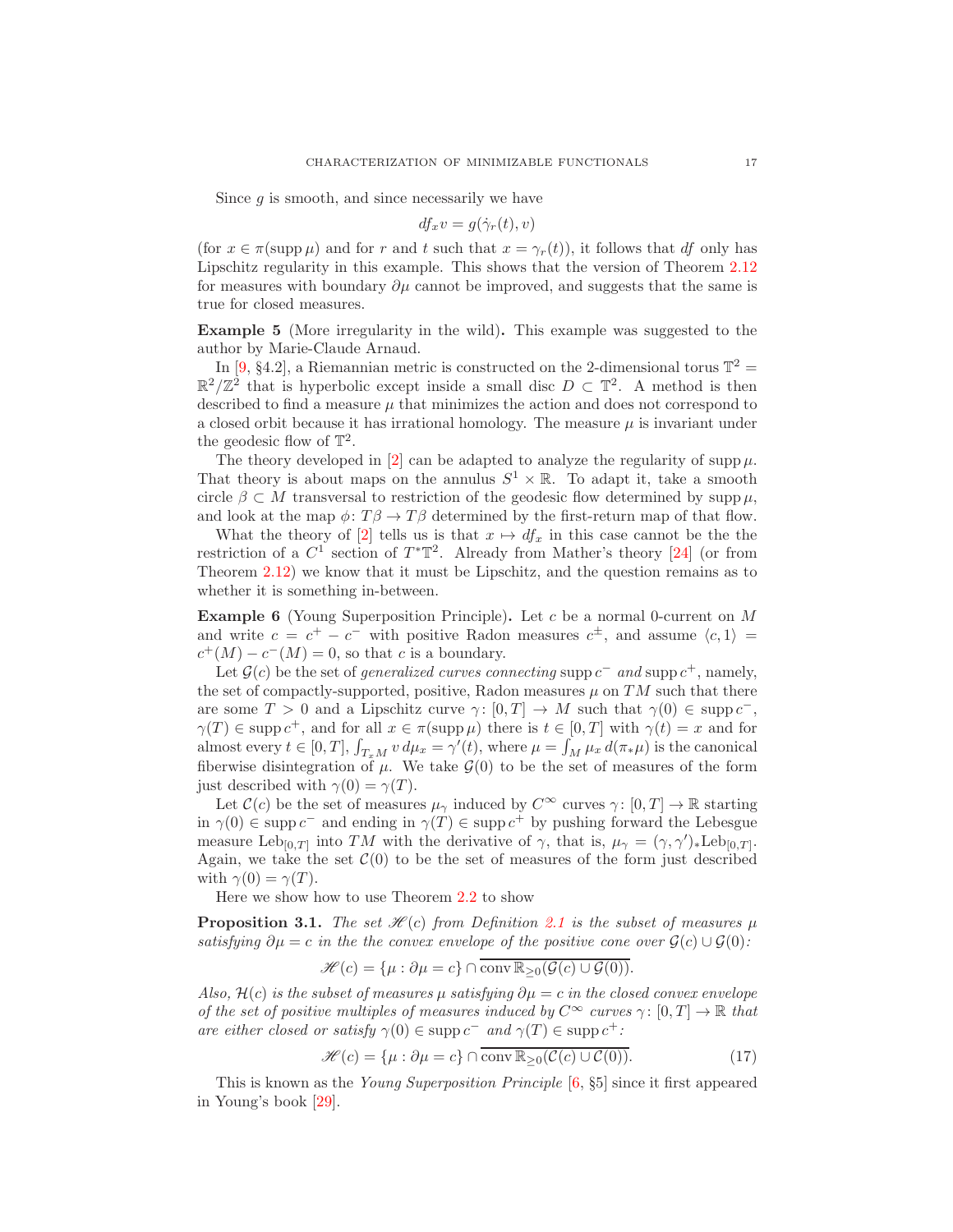*Proof.* To prove these statements, observe that the set  $\mathcal{G}(c)$  is closed, and that  $\mathcal{C}(c)$ is dense in it, so the second statement will imply the first one. To prove the second statement, we will use the fact that a closed convex cone  $K$  in the set of compactly supported distributions  $\mathscr{E}'$  is completely determined by the set  $K'$  of continuous linear functionals that are nonnegative on it; see Remark [2.7.](#page-5-2) Let A be the set of positive, compactly supported, Radon measures  $\mu$  on TM whose boundary is a signed measure  $\nu$  on  $M, \nu = \nu^{+} - \nu^{-}$ , with supp  $\nu^{\pm} \subset \text{supp } c^{\pm}$ . By Theorem [2.2](#page-4-0) we know that A is the subset of the set of compactly-supported distributions  $\nu \in \mathcal{E}'$ with  $\langle \nu, L \rangle \geq 0$  for all  $L \in C^{\infty}(TM)$  of the form

$$
L = C + \lim_{i \to +\infty} df_i + g_i
$$

with  $C \geq 0$  and functions  $f_i \in C^{\infty}(M)$  and  $g_i \in C^{\infty}(TM)$  such that

$$
\lim_{i \to +\infty} \left( \min_{\text{supp } c^+} f_i - \max_{\text{supp } c^-} f_i \right) \ge 0 \quad \text{and} \quad g_i \ge 0.
$$

Similarly, Theorem [2.2](#page-4-0) shows that the same functionals that are nonnegative on the set conv  $\mathbb{R}_{\geq 0}(\mathcal{C}(c) \cup \mathcal{C}(0))$  are exactly the same ones. Observe that the set  $\mathscr{H}(c)$  is the (closed and convex) subset of A consisting of measures  $\mu$  with  $\partial \mu = c$ . Taking the intersection in the right-hand side of [\(17\)](#page-16-2), we get the equality.  $\Box$ 

<span id="page-17-0"></span>**Example 7** (Non-strictly convex Finsler metrics). Denote by  $TM_{\neq 0}$  the set of points  $(x, v) \in TM$  with  $v \neq 0$ . A non-strictly convex Finsler metric is a function  $m: TM \to \mathbb{R}$  that is homogeneous of degree 1 in the fibers, meaning that  $m(x, av)$  $am(x, v)$  for all  $a > 0$ , is everywhere positive on  $TM_{\neq 0}$ , and is convex on each fiber  $T_xM, x \in M$ . Assume that the manifold M is connected, and that m is  $C^2$  on  $TM_{\neq 0}$ . Let X be a closed subset of M, and let the distance from X to a point  $x \in M$  be defined by

$$
\text{dist}_{m}(X,x) = \inf_{\gamma} \int_{0}^{T} m(d\gamma(t))dt,
$$

where the infimum is taken over all absolutely-continuous curves  $\gamma: [0, T] \to M$ with  $\gamma(0) \in X$  and  $\gamma(T) = x$ . The distance  $\text{dist}_{m}(X, x)$  is always realized by a (non-unique) absolutely continuous curve  $\gamma_x$ . Let  $A \subset M \setminus X$  be the set of points x such that there is only one point in X that is at distance  $dist_m(X, x)$  from x. All measures that are convex combinations of the measures on  $TM$  induced by integration over the derivatives  $d\gamma_x$ ,  $x \in A$ , are minimizers in  $\mathscr{H}(\partial \mu)$  of the action of m.

For each m of this kind, there exists a Lagrangian  $L: TM \to \mathbb{R}$  that is  $C^2$ , convex, super-quadratic on the fibers,  $L \geq m$ , and  $L(x, av) = m(x, av)$  for exactly one  $a \neq 0$  for each  $(x, v), v \neq 0$ . Applying Theorem [2.12](#page-7-0) to this function L together with the minimizers  $\mu$ , we obtain in fact that the function  $f(x) = \text{dist}_{m}(X, x)$  is of class  $C_{\text{loc}}^{1,1}$  throughout A.

This extends some of the results of [\[21,](#page-24-19) [22\]](#page-24-20) to the non-strictly convex case.

<span id="page-17-1"></span>**Example 8** (Finsler-like optimal mass transport). Let  $m: TM \to \mathbb{R}$  be a function that is homogeneous of degree 1 in the fibers, meaning that  $m(x, av) = a m(x, v)$ for all  $a > 0$ , and assume that m is  $C^2$  away from the zero section. Let  $\nu_1$  and  $\nu_2$  be two positive Radon measures on M, and consider the following optimal mass transport problem: minimize the cost

$$
\int_{TM} m(x,v) \, d\mu
$$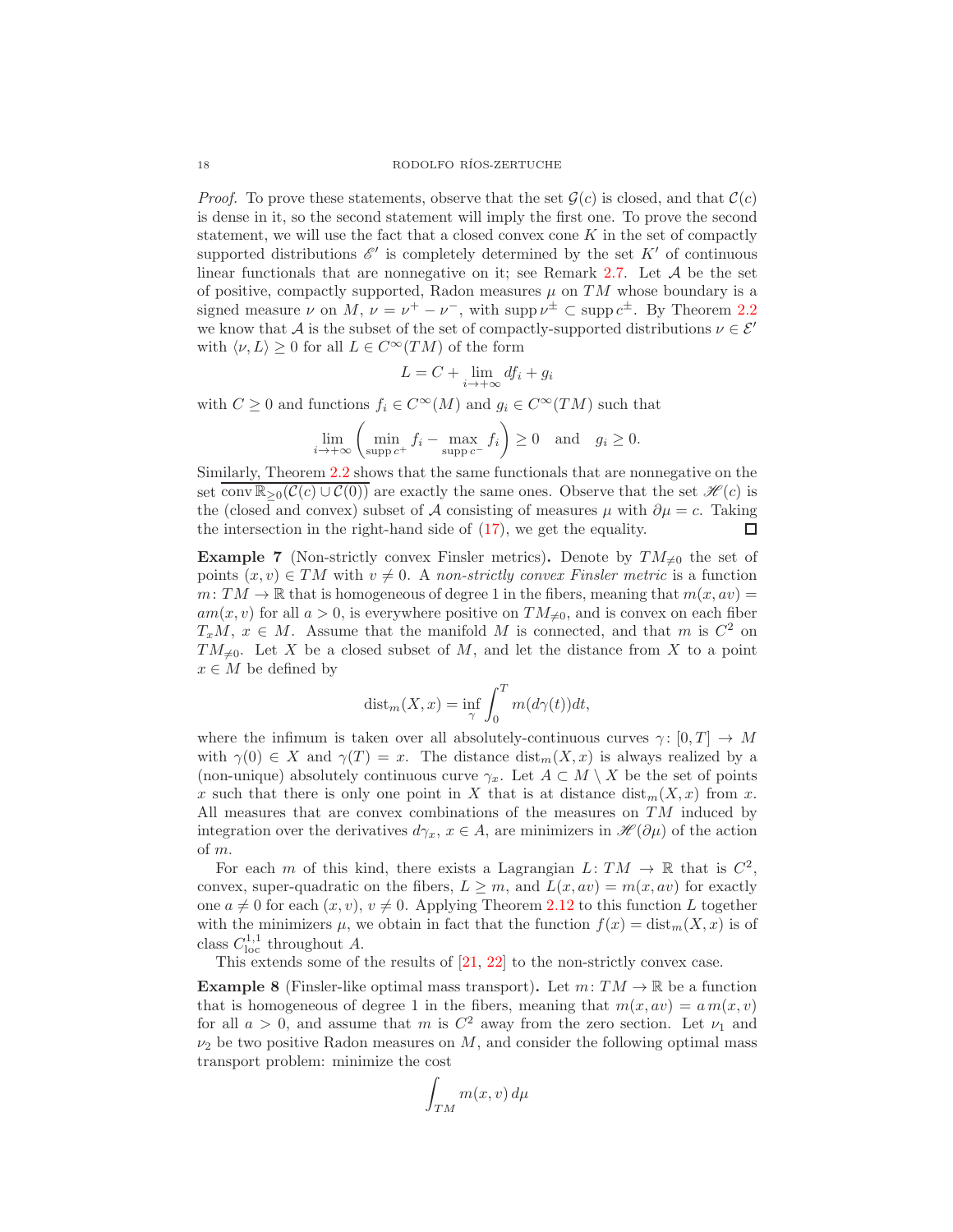among all measures  $\mu$  on TM whose induced current has boundary  $\nu_2-\nu_1$ . It follows from Theorem [2.12](#page-7-0) that, if there is a measure  $\mu$  on TM solving that problem, then m must be of the form

$$
m = df + g
$$

for some Lipschitz function  $f: M \to \mathbb{R}$  that is  $C^{1,1}_{loc}$  on  $\pi(\mathrm{supp}\,\mu)\setminus(\mathrm{supp}\,\nu_1\cup\mathrm{supp}\,\nu_2)$ and some measurable, nonnegative function  $g: TM \to \mathbb{R}_{\geq 0}$  that vanishes identically on supp  $\mu \setminus \pi^{-1}(\text{supp }\nu_1 \cup \text{supp }\nu_2).$ 

To apply Theorem [2.12](#page-7-0) in this case, first note that, due to the 1-homogeneity of m, we may assume that the minimizers are supported on the unit sphere of the fibers of TM. Then take the function  $L: TM \to \mathbb{R}$  to be  $C^2$ , equal to m outside a neighborhood  $U$  away from the zero section, and slightly greater than  $m$  in  $U$ .

The argument sketched above only gives us information relating to what happens away from supp  $\nu_1 \cup$  supp  $\nu_2$ ; to overcome this issue, one can use the Young Superposition Principle (Example [6\)](#page-16-1) to conclude that the same result given by Theorem [2.12](#page-7-0) must be valid for every subset of the generalized curves that compose the minimizer  $\mu$ , with the same functions f and g, and note that (the support of) the boundary of each generalized curve consists of just two points on M.

This generalizes some of the results of [\[7\]](#page-23-2). We remark also that the result that, when  $m^2$  is a Riemannian metric, the flow encoded by  $\mu$  actually goes along a gradient vector field [\[1\]](#page-23-1) also follows from the statements sketched above: that vector field is precisely the dual of df, namely,  $\nabla f$ .

<span id="page-18-0"></span>4. Optimal control and the maximum principle. To illustrate how the methods we have developed in Section [2](#page-3-1) can also be used to understand problems of optimal control, we will apply them to a slight relaxation of a problem discussed in  $[4, \text{SIII.3}]$ , which is known as a *finite horizon Legendre problem*. Although the theory could be developed in greater generality, we refrain from doing this here in the interest of simplicity.

The main result of this section is Theorem [4.3,](#page-20-0) which is analogous to Theorem [2.12,](#page-7-0) and its content is linked to the previously-existing theory of optimal control in Remark [4.4,](#page-22-0) where we recover the Maximum Principle and the Hamilton–Jacobi– Bellman equation. Also, Theorem [4.2](#page-19-0) is a coarse characterization of the minimizable functionals analogous to Theorem [2.2.](#page-4-0)

The relaxation we will consider replaces —in an analogous way as we do in our treatment in Section [2—](#page-3-1) curves with measures; this is almost equivalent to the relaxation described in  $[4, \S$ III.2.5 (pp. 113–116)] that entails the introduction of socalled *relaxed* or *chattering* controls. As in the statement of  $[4,$  Corollary III.2.21], this relaxation of the problem is not very significant because the resulting value function should coincide with the one corresponding to the original finite horizon Legendre problem.

We will try to keep the same notations as in the book, although we will immediately translate to the setting that interests us.

Remark 4.1. The Lagrangians in equations [\(19\)](#page-20-1) and [\(20\)](#page-20-2) below draw the connection between the approach taken here and the optimal transport theory described in  $[6, 8]$  $[6, 8]$ . Thus in the present context it is also possible to think about the minimizer as describing a sort of transport plan, except that the velocities must be obtained through the controls. Still, a version of the Young Superposition Principle (Exam-ple [6\)](#page-16-1) holds in this context, so that the measure  $\mu$  can be understood as encoding a set of generalized curves describing the trajectories of the transportation of the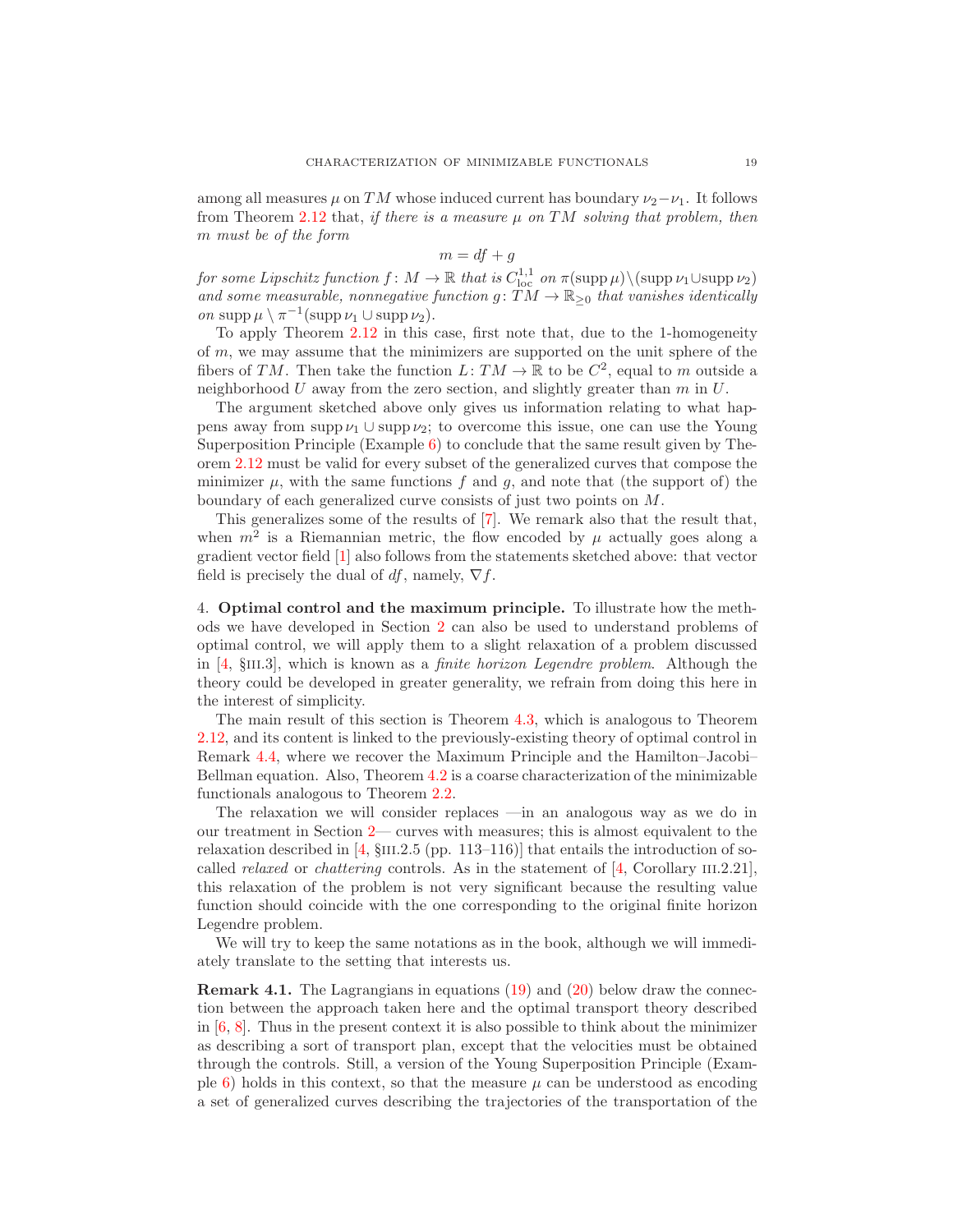component of  $\partial \mu$  at  $t = 0$  to its component at  $t = t_0$ . Also, the Lipschitz regularity results of Theorem [4.3](#page-20-0) generalize those obtained in [\[8\]](#page-24-11).

4.1. **Setting.** We fix a time interval  $I = [0, t_0], t_0 > 0$ . We let  $t: I \to \mathbb{R}$  be a chart, and we will denote by 1 the vector field tangent to I such that  $dt(1) = 1$ .

We let A be a topological space to serve as the set of controls, and  $N > 0$  denote the dimension of the space  $\mathbb{R}^N$  of states.

We assume that we are given a continuous function  $f: \mathbb{R}^N \times A \to \mathbb{R}^N$  that gives the dynamics; thus, if we had a curve  $y: I \to \mathbb{R}^N$  in the space of states corresponding to a control  $\alpha: I \to A$ , y would satisfy

$$
y'(t) = f(y(t), \alpha(t)), \quad t \in I.
$$

However, instead of considering such curves, we will consider the set  $\mathscr I$  of compactly-supported, Radon, probability measures  $\nu$  on  $\mathbb{R}^N \times I \times A$  satisfying the condition

$$
\int_{\mathbb{R}^N \times I \times A} du_{(x,t)}(f(x,a), \mathbf{1}) d\nu(x,t,a) = 0
$$

for all  $u \in C^{\infty}(\mathbb{R}^N \times I)$  vanishing on  $\mathbb{R}^N \times \partial I = \mathbb{R}^N \times \{0, t_0\}$ . This amounts to requiring  $\partial \nu$  to be supported at times 0 and  $t_0$ . We remark that in the case of the curve  $\gamma$  above, this condition would take the form

$$
\int_0^{t_0} du_{(y(t),t)}(f(y(t),\alpha(t)),\mathbf{1}) dt = \int_0^{t_0} du_{(y(t),t)}\left(\frac{d}{dt}(y(t),t)\right) dt
$$
  
= 
$$
\int_0^{t_0} \frac{d}{dt} u(y(t),t) dt = u(y(t_0),t_0) - u(y(0),0) = 0.
$$

The cost to minimize is

$$
J(\nu) = \int_{\mathbb{R}^N \times I \times A} \ell(x, t, a) d\nu(x, t, a), \quad \nu \in \mathcal{I},
$$

where we assume that the running cost  $\ell \colon \mathbb{R}^N \times I \times A \to \mathbb{R}$  smooth in the  $\mathbb{R}^N$  and I variables x and t.

### 4.2. Coarse characterization.

<span id="page-19-0"></span>**Theorem 4.2.** In the setting just described, assume additionally that the cost  $J$ reaches its minimum within  $\mathscr I$  at the probability measure  $\mu$ . Then there exist sequences of functions  $u_i \in C^{\infty}(\mathbb{R}^N \times I)$  such that  $u_i \equiv 0$  on  $\mathbb{R}^N \times \partial I$ , and

<span id="page-19-1"></span>
$$
\ell \ge \lim_{i \to +\infty} du_i \circ (f, \mathbf{1}),\tag{18}
$$

where the limit is taken in the space of continuous functions  $C^0(\mathbb{R}^N \times I \times A)$  with the topology of uniform convergence on compact sets, and

$$
\lim_{i \to +\infty} \int_{\mathbb{R}^N \times I \times A} \ell - du_i \circ (f, \mathbf{1}) d\mu = 0.
$$

Conversely, if  $\ell$  has this structure, J reaches its minimum within  $\mathscr I$  at  $\mu$ .

Sketch of proof of Theorem [4.2.](#page-19-0) One can prove the theorem by following essentially the same ideas as for Theorem [2.2.](#page-4-0) A lemma analogous to Lemma [2.5](#page-5-1) holds in this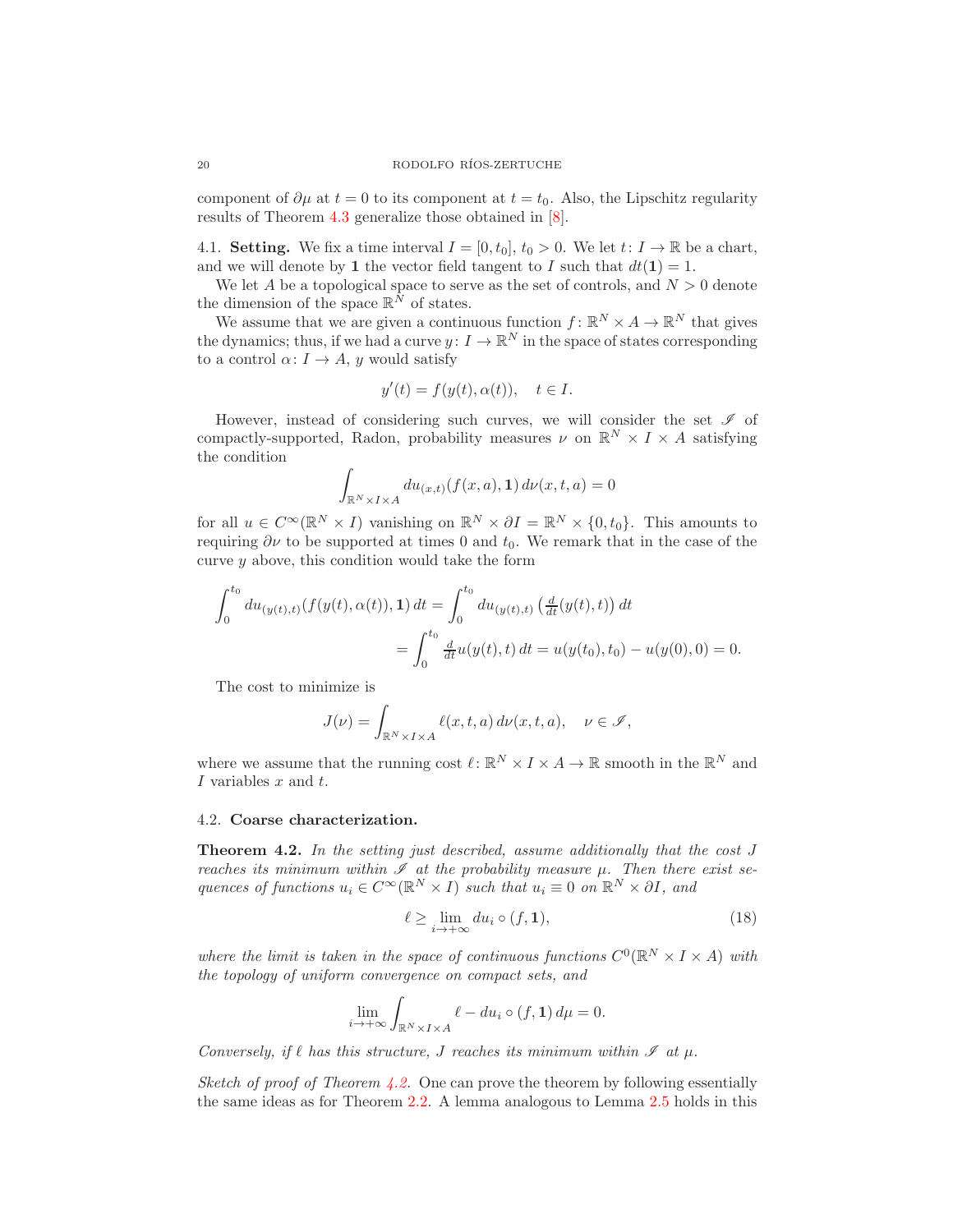setting, with the definitions

$$
Q = \{ \bar{\ell} \colon C^0(\mathbb{R}^N \times I \times A) \to \mathbb{R} \mid \ell \text{ is affine, its linear part is induced by}
$$
  
evaluation at an element of  $C^0(\mathbb{R}^N \times I \times A)$ , and  $\langle \bar{\ell}, \nu \rangle \ge 0$  for all  $\nu \in \mathcal{I} \},$   
 $R = \{ \bar{\ell} \colon C^0(\mathbb{R}^N \times I \times A) \to \mathbb{R} \mid \bar{\ell}(\nu) \ge \langle \nu, du \circ (f, \mathbf{1}) \rangle \text{ for some } u \in C^{\infty}(\mathbb{R}^N \times I)$   
vanishing on  $\mathbb{R}^N \times \partial I$  and for all  $\nu \in \mathcal{I} \}.$ 

and with the same conclusion that  $\overline{R} = Q$ , and then the rest of the argument can be adapted easily.  $\Box$ 

4.3. Partial equivalence with Lagrangian action minimization. We now transfer the problem of minimizing  $J$  to a problem of minimizing a Lagrangian action in a time-dependent setting as in Definition [2.8.](#page-6-1) Assume we are in the set-ting of Theorem [4.2.](#page-19-0) Let  $\mathcal{D} = \mathbb{R}^N \times I \times f(\mathbb{R}^N \times A) \subset \mathbb{R}^N \times I \times \mathbb{R}^N$  so that  $\mathcal{D} \times \{1\} \subset \mathbb{R}^N \times I \times \mathbb{R}^N \times \{1\} \subset T(\mathbb{R}^N \times I)$ . Let  $\hat{L}: \mathcal{D} \to \mathbb{R}$  be the possiblydiscontinuous function given by

<span id="page-20-1"></span>
$$
L(x, t, \bar{v}) = \inf \{ \ell(x, t, a) : a \in A, f(x, a) = \bar{v} \}
$$
(19)

and  $\bar{\mu}$  be the measure on  $\mathcal{D} \times \{1\}$  given by

$$
\int_{\mathbb{R}^N \times I \times \mathbb{R}^N \times \{1\}} \phi \, d\bar{\mu} = \int_{\mathbb{R}^N \times I \times A} \phi(x, t, f(x, a), \mathbf{1}) \, d\mu(x, t, a)
$$

for measurable functions  $\phi \colon T(\mathbb{R}^N \times I) \to \mathbb{R}$ . Note that, with these definitions,  $\bar{\mu}$ is the minimizer of the action of  $L$ ,

$$
\bar{\nu} \mapsto \int_{\mathbb{R}^N \times I \times f(\mathbb{R}^N \times A) \times \{1\}} L(x, t, \bar{v}) d\bar{\mu}(x, t, \bar{v}, 1).
$$

within the set of measures  $\bar{\nu}$  on  $T(\mathbb{R}^N \times I)$  that are supported on the set  $\mathcal{D} \times \{1\}$ and have boundary  $\partial \bar{\nu}$  contained in  $\mathbb{R}^N \times \partial I$ .

We observe that the decomposition [\(18\)](#page-19-1) means that

$$
L(x,t,\bar{v}) = \lim_{i \to +\infty} (du_{i,x}(\bar{v},1) + \bar{w}_i(x,t,\bar{v})), \quad (x,t,\bar{v}) \in \mathcal{D},
$$

where

$$
\bar{w}_i(x, t, \bar{v}) = \inf \{ \ell(x, t, a) - du_i(\overline{v}, 1) : a \in A, f(x, a) = \bar{v} \} \ge 0.
$$

4.4. Lipschitzity. The partial equivalence between the minimization of J and the minimization of the action of  $L$ , together with the results we have obtained for the latter and their proof, suggest that in order to obtain results on the regularity of the value function (defined in [\(22\)](#page-22-1) and discussed in further depth below), assumptions must be made that will ensure first the regularity of the fiberwise convexification  $\tilde{L}$ (defined in  $(20)$ ) of L.

In this direction, we present the following result, whose technical-looking conditions are relatively mild; see Example [9.](#page-21-0)

<span id="page-20-0"></span>Theorem 4.3. In the setting described above, assume also that the cost J reaches its minimum within  $\mathscr I$  at the probability measure  $\mu$ . Additionally, assume that the convexified Lagrangian function

<span id="page-20-2"></span>
$$
\tilde{L}(x,t,\bar{v}) = \sup\{r + \theta(\bar{v}) : r \in \mathbb{R}, \theta \in T_x^*M, \ r + \theta(f(x,a)) \le \ell(x,t,a) \ \forall a \in \mathcal{A}\} \tag{20}
$$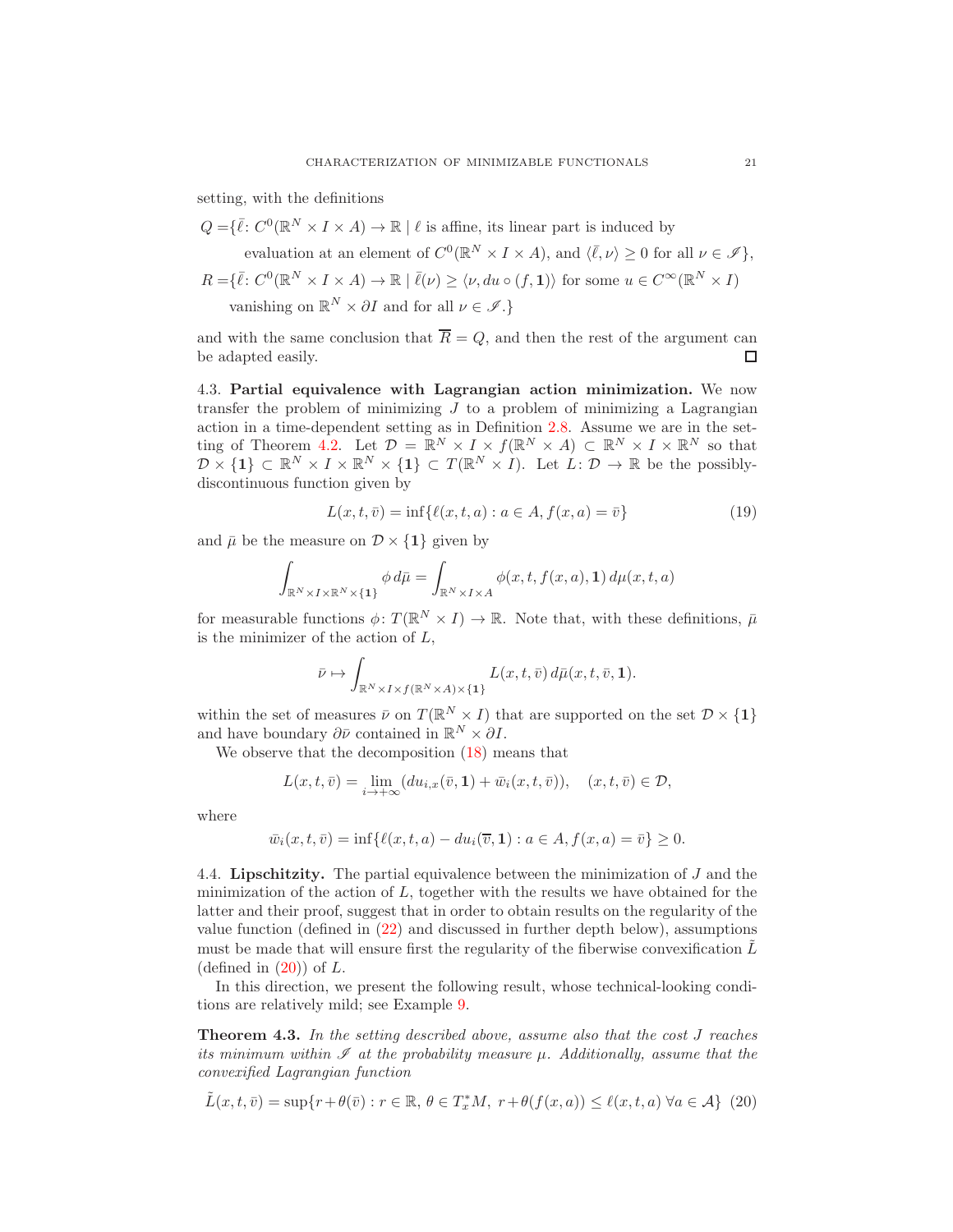is finite and  $C^{1,1}$  in a neighborhood W of the support of the minimizer  $\mu$  and satis-fies<sup>[1](#page-21-1)</sup> that for every smooth section  $\sigma \colon \mathbb{R}^N \times I \to \mathbb{R}^N$  there are  $C > 0$  and a smooth form  $\eta \in \Omega^1(\mathbb{R}^N \times I)$  with

$$
\tilde{L}(x_1, t_1, \sigma(x_1, t_1)) - \tilde{L}(x_2, t_1, \sigma(x_2, t_2)) - \eta(x_1 - x_2, t_1 - t_2) \leq C(|x_1 - x_2|^2 + |t_1 - t_2|^2) \tag{21}
$$

for all  $(x_1, t_1)$  and  $(x_2, t_2)$  such that  $(x_1, t_1, \sigma(x_1, t_1))$  and  $(x_2, t_2, \sigma(x_2, t_2))$  are contained in W.

Let U be an open subset of  $\mathbb{R}^N$  with compact closure  $\overline{U}$  such that

<span id="page-21-3"></span>
$$
\pi_{\mathbb{R}^N \times I}(\operatorname{supp} \mu) \subset U \times I.
$$

Then there exist a Lipschitz function  $u: U \times I \to \mathbb{R}$ , a nonnegative function  $w: U \times$  $I \times A \to \mathbb{R}_{\geq 0}$ , and a (possibly discontinuous) bounded section  $\beta: U \times I \to \mathbb{T}^*U$  such that

- 1. β is a Clarke differential of u (in particular,  $du = \beta$  whenever u is differentiable);
- 2. for all  $x \in U, a \in A, t \in I$ , we have

$$
\ell(x, t, a) = \beta_{(x,t)}(f(x, a), \mathbf{1}) + w(x, t, a);
$$

- 3. u is differentiable on  $\pi_{\mathbb{R}^N \times I}(\text{supp }\mu) \cap (U \times (0,t_0))$ ,<sup>[2](#page-21-2)</sup>
- 4. for  $0 < a < b < t_0$ , on  $\pi_{\mathbb{R}^N \times I}(\text{supp }\mu) \cap (U \times [a, b])$ , the map  $(x, t) \mapsto du_{(x, t)}$ is Lipschitz;
- <span id="page-21-4"></span>5.  $w \equiv 0$  throughout supp  $\mu$  (this amounts to the Hamilton–Jacobi–Bellman equation together with the Maximum Principle; see Remark [4.4\)](#page-22-0).

Conversely, if  $\ell$  has this structure, J reaches its minimum within  $\mathscr I$  at  $\mu$ .

Sketch of proof. The proof of Theorem  $4.3$  is the same as for Theorem  $2.12$  working with  $\tilde{L}$  and the decomposition from Theorem [4.2;](#page-19-0) the assumptions on  $\tilde{L}$  were taken in order for this to work.

After replacing  $\tilde{L}$  with  $\tilde{L}$  and using the Arzelà–Ascoli theorem to obtain u and β, and hence also  $w = \tilde{L} - \beta$ , we have that  $\tilde{L}|_{T_xU}$  is  $C_{loc}^{1,1}$  for each  $x \in U$ , and  $(x, v) \mapsto \frac{\partial \tilde{L}}{\partial v}(x, v)$  is locally Lipschitz by Lemma [2.14.](#page-9-0) Our assumption [\(21\)](#page-21-3) on  $\tilde{L}$  is equivalent to the conclusion of Lemma [2.15.](#page-10-1) Lemmas [2.19](#page-12-1) and [2.20](#page-12-2) are very general and do not need to be changed. Lemmas [2.16,](#page-10-0) [2.18,](#page-11-4) [2.21](#page-12-0) and Corollary [2.17](#page-11-5) have obvious analogues, and the mechanism of the proof is the same as described for Theorem [2.12.](#page-7-0) □

<span id="page-21-0"></span>Example 9. The following set of conditions imply the hypotheses of Theorem [4.3](#page-20-0) and are perhaps simpler to check: Assume that  $\ell$  is  $C^2$ , that A is a subset of  $\mathbb{R}^n$  for

$$
du_{(x,t)}(v,\tau) = \frac{\partial L}{\partial \bar{v}}(x,t,\bar{v}) \cdot v + (L(x,t,\bar{v}) - \frac{\partial L}{\partial \bar{v}}(x,t,\bar{v}) \cdot \bar{v}) \cdot \tau
$$
  
=  $\frac{\partial \ell}{\partial a}(x,t,a) \frac{\partial \phi}{\partial \bar{v}}(x,t,\bar{v}) \cdot v + (\ell(x,t,a) - \frac{\partial \ell}{\partial a}(x,t,a) \frac{\partial \phi}{\partial \bar{v}}(x,t,\bar{v}) \cdot \bar{v}) \cdot \tau,$ 

<span id="page-21-2"></span><span id="page-21-1"></span><sup>&</sup>lt;sup>1</sup>This condition corresponds to the conclusion of Lemma [2.15.](#page-10-1)

<sup>&</sup>lt;sup>2</sup>In fact, if A is a subset of  $\mathbb{R}^n$  and  $a \mapsto f(x, a)$  is injective and  $C^1$ , for  $(x, t, a) \in \text{supp }\mu$ ,  $0 < t < t_0, \, \bar{v} = f(x, a), \, v \in T_x U \cong \mathbb{R}^N, \, \tau \in T_t I \cong \mathbb{R}$ , we have

where  $\phi(x, t, f(x, a)) = a$ , so that  $\phi_{\bar{v}}$  is the pseudoinverse of  $f_a$ . This is analogous to item [3](#page-8-0) in Corollary [2.22.](#page-14-0)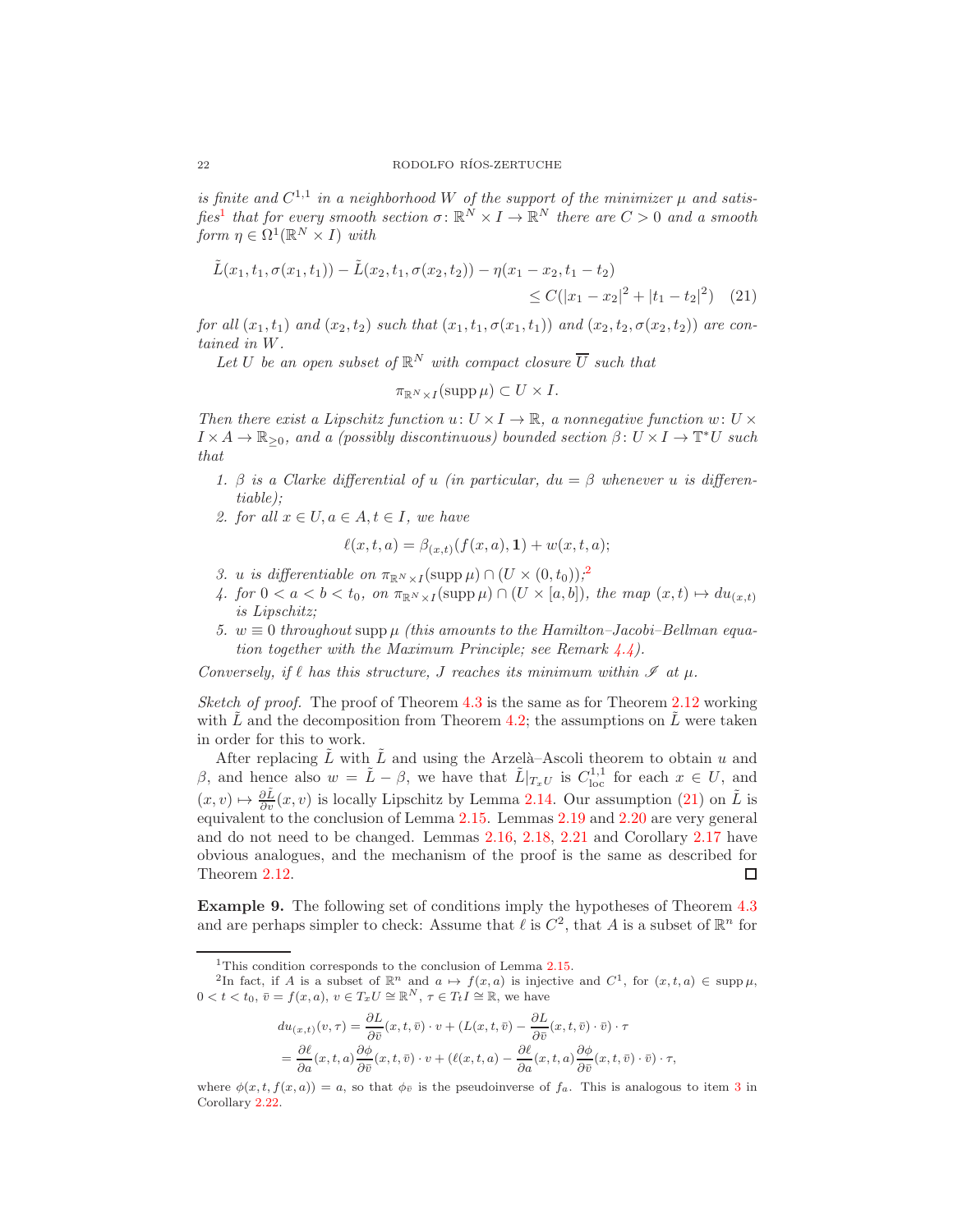some  $0 \le n \le N$ , and that f is  $C^2$  and satisfies

$$
C(x)|a - b| \le |f(x, a) - f(x, b)| \le \frac{1}{C(x)}|a - b|
$$

for some continuous function  $C: \mathbb{R}^N \to (0,1)$  and for all  $a, b \in A$  and all  $x \in \mathbb{R}^N$ . Assume that the cost J reaches its minimum within  $\mathscr I$  at the probability measure  $\mu$ . Additionally, assume that the support of the measure  $(\pi_A)_*\mu$  does not intersect the boundary of A.

4.5. Value function. Assume that we are in the setting of Theorem [4.3.](#page-20-0) Recall that the *value function* v is defined  $[4, p. 148]$  by

<span id="page-22-1"></span>
$$
v(x,t) = \inf_{\alpha \in \mathcal{A}} \int_0^t \ell(y_x(s,\alpha), s, \alpha(s))ds, \quad (x,t) \in \mathbb{R}^N \times I,
$$
 (22)

where the infimum is taken over the set of measurable functions  $\alpha: I \to \mathbb{R}$  and the curve  $y_x$  satisfies  $y_x(s, \alpha) = x + \int_0^s f(y_x(r, \alpha), \alpha(r)) dr$ , in other words,  $y_x$  is controlled by  $\alpha$ . As usual, the function v satisfies a Dynamic Programming Principle, namely, for  $0 < \tau < t$ ,

$$
v(x,t) = \inf_{\alpha \in \mathcal{A}} \int_{t-\tau}^{t} \ell(y_x(s,\alpha), s, \alpha(s))ds + v(y_x(\tau, \alpha), t - \tau).
$$

Let  $y: I \to \mathbb{R}^N$  be an absolutely-continuous minimizing curve whose image is contained in  $\pi_{\mathbb{R}^N\times I}(\text{supp }\mu)$ ; such a y exists by the results of [\[28\]](#page-24-15). It follows from [\(22\)](#page-22-1) that the function  $v$  satisfies

<span id="page-22-2"></span>
$$
v(y(0),t) = u(y(t),t) - u(y(0),0),
$$
\n(23)

with  $u$  as in Theorem [4.3.](#page-20-0)

<span id="page-22-0"></span>**Remark 4.4.** Let again  $y: I \to \mathbb{R}^N$  be an absolutely-continuous minimizing curve corresponding to a control  $\alpha \in \mathcal{A}$  such that  $(y(t), \alpha(t)) \in \text{supp }\mu$  for all  $t \in I$ . The equation

$$
L(y(t), t, f(y(t), \alpha(t))) = du_{y(t)} f(y(t), \alpha(t)),
$$
\n(24)

which is true for all  $t \in I$  because of item [5](#page-21-4) in Theorem [4.3,](#page-20-0) is equivalent to the Hamilton-Jacobi-Bellman equation,

<span id="page-22-3"></span>
$$
v_t + H(x, t, d_x v) = 0,\t\t(25)
$$

with  $v$  as in  $(22)$  and

$$
H(x,t,p) = \sup_{a \in A} (-f(x,a) \cdot p - \ell(x,t,a)).
$$

This follows from the fact that, for almost all  $t \in I$ ,

$$
du_{(y(t),t)}(f(y(t), \alpha(t)), 1) = \frac{d}{dt}[u(y(t), t) - u(y(0), 0)],
$$
  
\n
$$
= \frac{d}{dt}v(y(0), t), \qquad \text{by (23)},
$$
  
\n
$$
= \frac{d}{dt}[v(y(0), t_0) - v(y(t), t_0 - t)], \qquad \text{by (22)},
$$
  
\n
$$
= -v_x(y(t), t_0 - t)y'(t) + v_t(y(t), t_0 - t)
$$
  
\n
$$
= v_t + H(x, t_0 - t, d_x v) + \ell
$$

together with the identity [\(19\)](#page-20-1), which here amounts to

$$
L(y(t), t, f(y(t), \alpha(t))) = \ell(y(t), t, \alpha(t)).
$$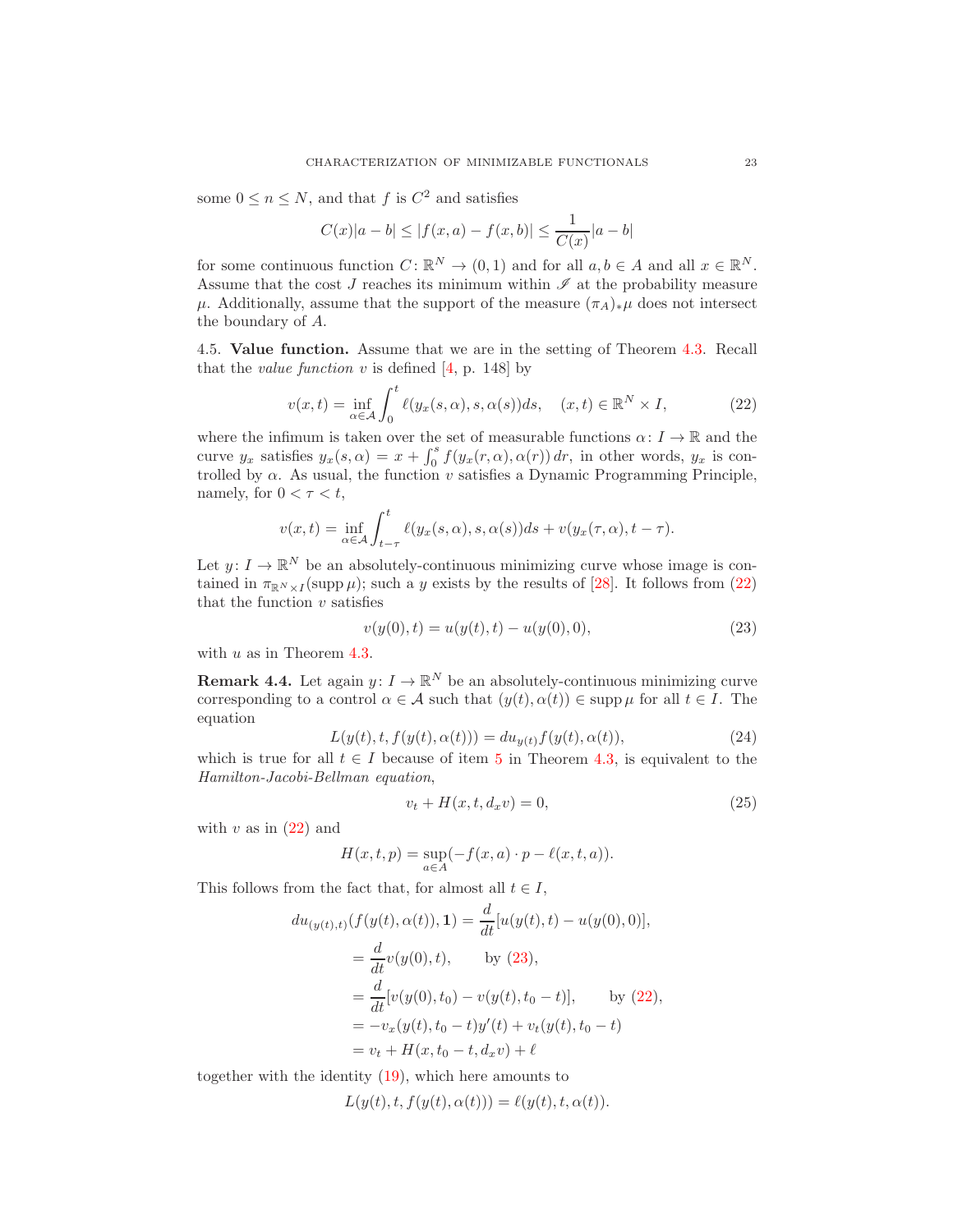If we do not restrict to the support of the minimizer  $\mu$ , equation [\(25\)](#page-22-3) becomes an inequality that corresponds to the fact that  $w \geq 0$  and can be written

$$
H(x, f(x, a)) \le -v_t = H(x, d_x v), \quad a \in A.
$$

Thus, we see that H reaches its maximum at the points in the support of  $\mu$ , where this inequality must be the equality  $(25)$ . This phenomenon is known as the *Pon*tryagin–Boltyanskii–Gamkrelidze–Mishchenko Maximum Principle after [\[26\]](#page-24-21). We observe that, in this setting, the maximum principle is true for all  $t \in I$ , rather than only for almost-every t, as it is usually formulated.

Acknowledgements. I am deeply grateful to Patrick Bernard for his support, for his patience in listening to sometimes very confused presentations of these results, and for his help in clarifying my ideas with numerous questions and suggestions. I am deeply grateful to Marie-Claude Arnaud, Victor Bangert, Jaime Bustillo, Albert Fathi, Uwe Helmke, and Stephan Suhr for their numerous suggestions and discussions. I am very grateful to the Ecole Normale Superieure de Paris and the ´ Université de Paris – Dauphine for their hospitality and support for development of this research. Finally, I am very grateful to the anonymous referee for suggesting interesting connections to parts of the theory that I was unaware of, and for providing other helpful comments.

# List of changes.

- The main issue this correction is addressing was an error in the proof of Theorem [2.2.](#page-4-0) The proof is now corrected, and for this the statement and proof of Lemma [2.5](#page-5-1) has been adapted considerably, and the proof of Theorem [2.2](#page-4-0) has also changed. The main idea, however, remains the same.
- The statements of Theorems [2.2,](#page-4-0) [2.12,](#page-7-0) [4.2](#page-19-0) and [4.3](#page-20-0) and Corollaries [2.10](#page-7-1) and [2.22](#page-14-0) have been reworked; we have basically removed  $\lim_{i\to+\infty}\langle c, f_i\rangle = 0$  and separated the two different cases for  $c = 0$  and  $c \neq 0$ .
- The variable  $c_0$  that appeared in Section [4](#page-18-0) before has been removed everywhere.
- The last displayed equation in Remark [4.4](#page-22-0) was also corrected.

# REFERENCES

- <span id="page-23-1"></span>[1] L. Ambrosio, N. Gigli and G. Savaré, *Gradient flows in metric spaces and in the space of* probability measures, 2nd edition, Lectures in Mathematics ETH Zürich, Birkhäuser Verlag, Basel, 2008.
- <span id="page-23-5"></span>[2] M.-C. Arnaud, The link between the shape of the irrational Aubry-Mather sets and their Lyapunov exponents, Annals of Mathematics, 1571–1601.
- <span id="page-23-4"></span>[3] V. Bangert, Minimal measures and minimizing closed normal one-currents, Geometric And Functional Analysis, 9 (1999), 413–427.
- <span id="page-23-6"></span>[4] M. Bardi and I. Capuzzo-Dolcetta, Optimal control and viscosity solutions of Hamilton-Jacobi-Bellman equations, Systems & Control: Foundations & Applications, Birkhäuser Boston, Inc., Boston, MA, 1997, URL <http://dx.doi.org/10.1007/978-0-8176-4755-1>, With appendices by Maurizio Falcone and Pierpaolo Soravia.
- <span id="page-23-0"></span>[5] P. Bernard, Existence of  $C^{1,1}$  critical sub-solutions of the Hamilton–Jacobi equation on compact manifolds, in Annales Scientifiques de l'Ecole Normale Supérieure, vol. 40, Elsevier, 2007, 445–452.
- <span id="page-23-3"></span>[6] P. Bernard, Young measures, superposition and transport, *Indiana Univ. Math. J.*, **57** (2008), 247–275, URL <http://dx.doi.org/10.1512/iumj.2008.57.3163>.
- <span id="page-23-2"></span>[7] P. Bernard and B. Buffoni, The Monge problem for supercritical Mañé potentials on compact manifolds, Advances in Mathematics, 207 (2006), 691–706.